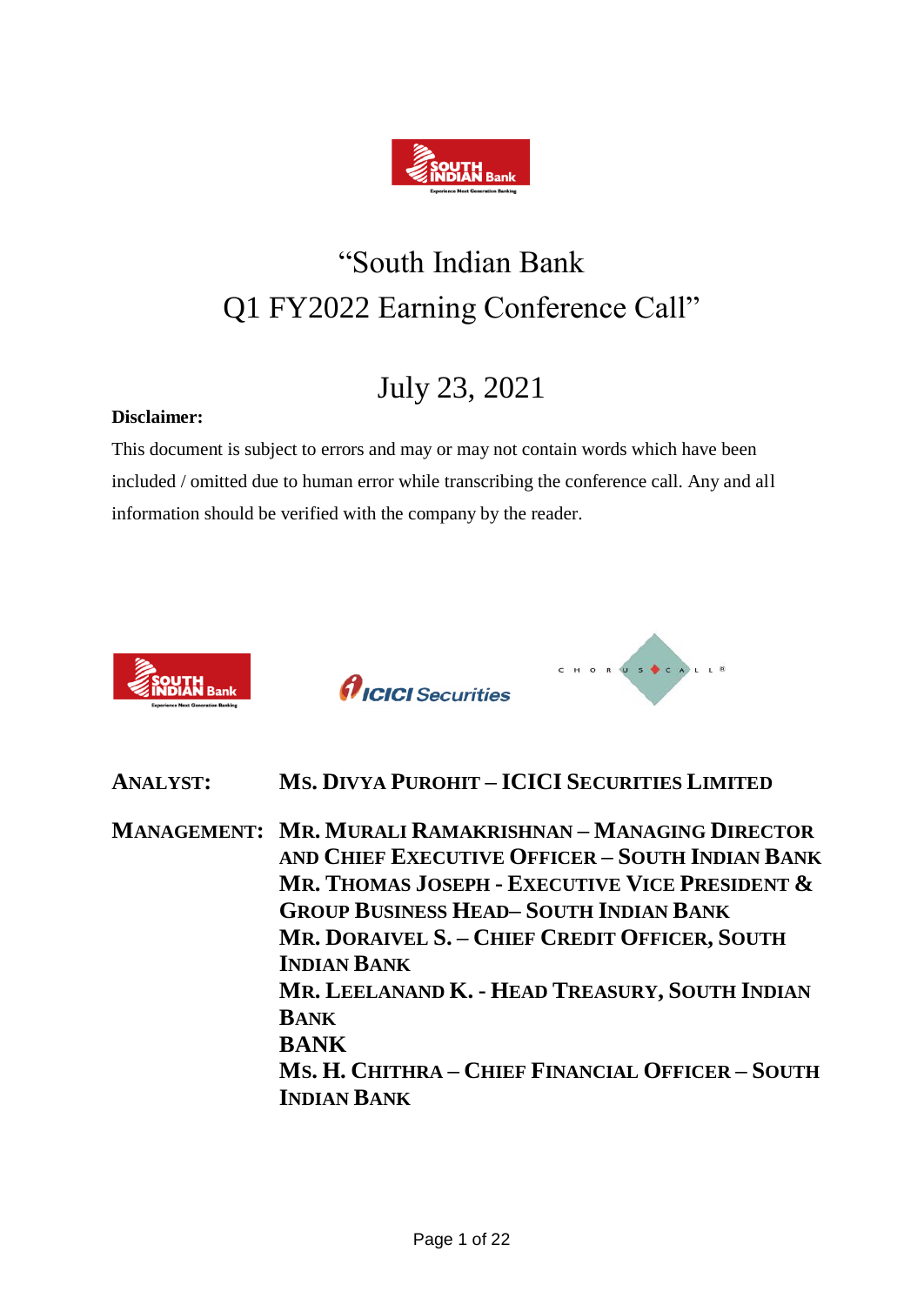

- **Moderator:** Ladies and gentlemen, good day, and welcome to the South Indian Bank Limited Conference Call Q1 FY2022 post results conference call hosted by ICICI Securities Limited. As a reminder, all participant lines will be in the listen-only mode and there will be an opportunity for you to ask questions after the presentation concludes. Should you need assistance during the conference call, please signal an operator by pressing "\*" then "0" on your touchtone phone. Please note that this conference is being recorded. I now hand the conference over to Ms. Divya Purohit from ICICI Securities. Thank you, and over to you, Sir!
- **Divya Purohit**: Thank you, Nirav. It is our pleasure to welcome you all to the South Indian Bank's Q1 FY2022 results call. The management team is being led by Mr. Murali Ramakrishnan, Managing Director and CEO; Welcome and over to you Sir!
- **Murali Ramakrishnan**: Thank you. A very good morning to all of you and thank you for joining us for the South Indian Bank's Q1 FY2022 Earnings Conference Call. We are joined by my colleagues, Mr. Thomas Joseph, Executive Vice President and Group Business Executive, Mr. Doraivel S, Chief Credit Officer, Mr. Leelanand, Head Treasury and Ms. H. Chithra, CFO.

We hope that you and your family are safe and healthy. We continue to appreciate the efforts of our employees for showing strong resilience and the ability to adapt to changing circumstances. For vaccination of our employees, the bank tied up with hospitals and also done vaccination camps in our offices across the country. We are hoping to get most of the employees fully vaccinated by September 2021.

Coming to the macroeconomic factor, the Indian economy had started showing signs of growth in the third quarter of FY2021 following easing of COVID restrictions and resumptions of business activities. The economic activity was limping back to pre-lockdown in the third quarter of FY2021. We were witnessing improvement in business activities till March 2021 which was altered by the second wave of COVID infection across the country.

There were subdued business activities during the month of April and May 2021 following lockdowns in various parts of the country. However, compared to the first wave many states are still under lockdown or partial lockdown which has been affecting the economic activities particularly retail and MSME sectors like construction, tourism, hospitality, food processing, educational institutes, and few others.

Following the second wave, most of the economic institutional bodies and rating agencies have reduced the GDP forecast for FY2022. We are keeping close watch on COVID-19 developments which continue to be highly uncertain including any new information concerned the new variant of COVID virus. Further we are closely assessing the impact of second wave on our borrowers and wherever we feel there is any need we are extending full support with restructuring. We are hoping for meaningful recovery in business activities in the second half of FY2022.

We will give you a quick update on our 6C strategy.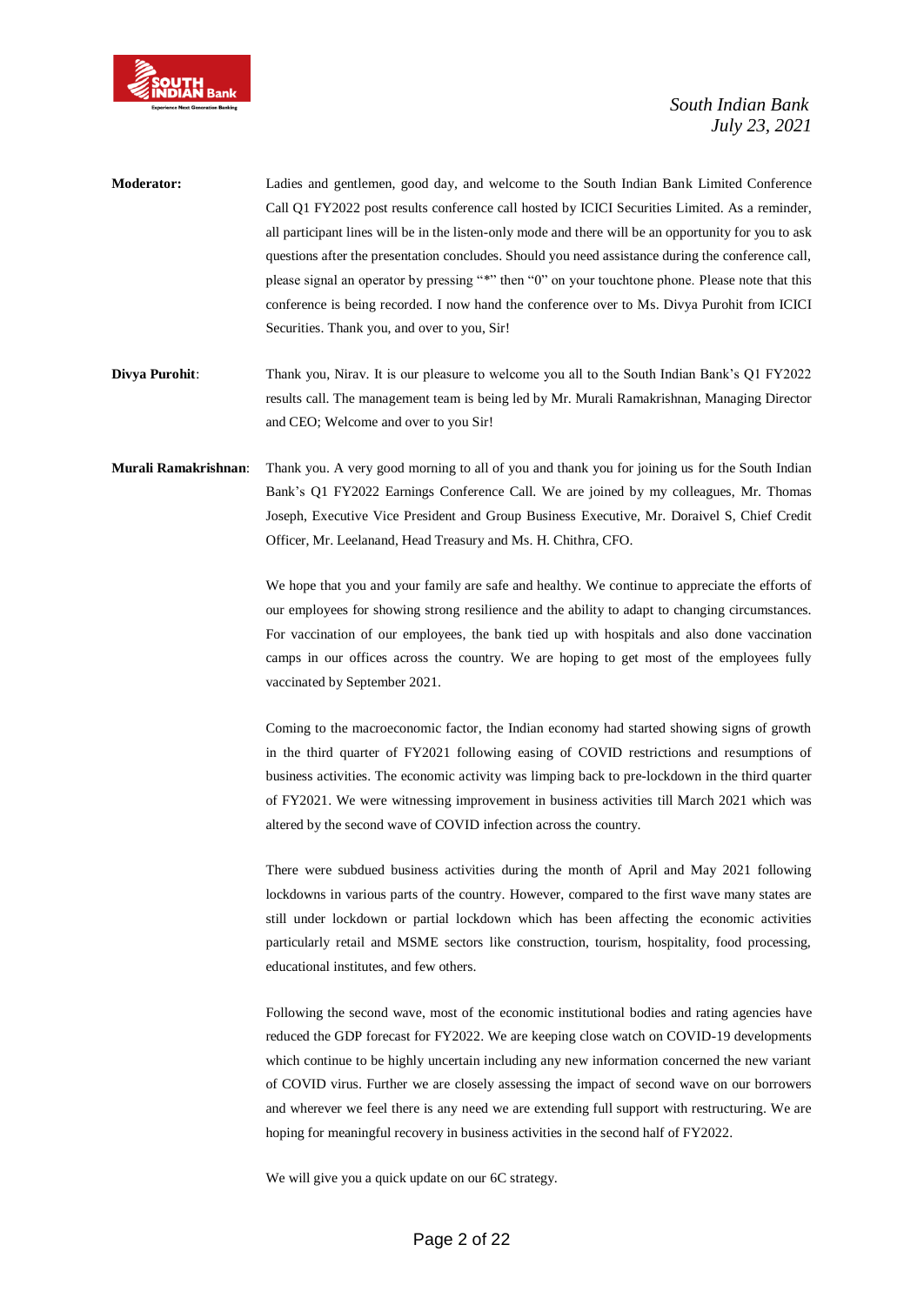

On capital following the COVID uncertainty the bank intends to beef up capital and endeavor to the second tranche of capital by September 2021. This is towards the second tranche of equity of Rs.510 Crores out of the total Rs.750 Crores which we have announced earlier.

CASA, the overall CASA amount has crossed Rs.25000 Crores. Further CASA ratio has crossed 30% for the first time.

Cost-to-income ratio, the bank continues to improve its noninterest income and curtail operating expenses which has led to improvement in cost-to-income ratio to 48.5%.

Competency building, the bank has taken many initiatives in the area of function and soft skilled development across the various levels of employees. We have also launched learning and development as a separate division under HR. We are also investing in a new LMS platform facility training across the entire distribution network of the bank.

Customer focus, the bank continues to leverage its digital capabilities to provide ease and convenience to its loyal customer base. Our share of digital transactions has been constantly growing and had crossed 92% levels for the first quarter.

Compliance, this is given utmost importance and all the products and processes are mandatorily looked through the framework of regulation to ensure total compliance.

As far as our credit strategy is concerned, on corporate side we are churning the portfolio with better rated corporate almost all the new additions to corporate have carried the rating of A and above. On business loans, we are following conservative lending approach given the impact of COVID pandemic on MSME and SME sectors. On retail side, we have completed the revamping the structure to facilitate sourcing from market proactively through vertical asset structures, tweaking of credit process to ensure better underwriting, appropriate writing to risk and a decision structure to ensure fast turnaround time. We believe that when the market becomes the big conducive for quality credit we will be well poised exploit the opportunity. In the meanwhile, we are leveraging our existing customer database to come up with pre-approved offers for personal loan and vehicle loan products. Gold loan is one segment where we are quite positive and are leveraging all opportunities to grow this portfolio in a balanced way.

On liability side, we continue to see robust growth retail term deposit and low-cost CASA deposit. The contribution of resilient NR deposits continues to improve during the quarter.

We expect the challenges of the second wave of COVID will continue during first half of the financial year 2022. However, with easing up restrictions and anticipated limited impact of third wave if any we hope and expect our reasonable uptake in our credit growth in second half of the financial year.

Let me take you through the key highlights of the operation and financial performance for this quarter.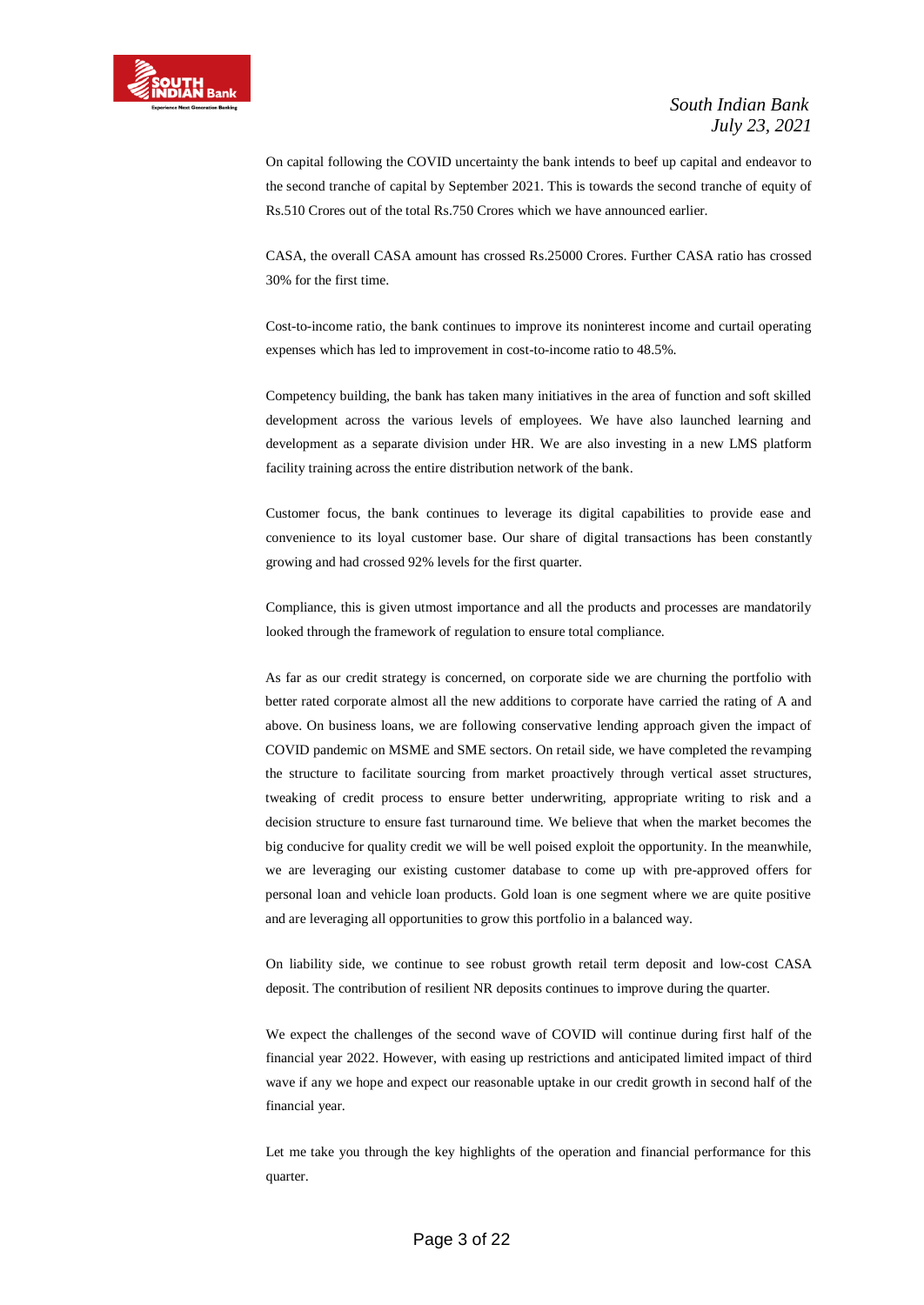The total business for the bank stands at Rs. 141,153 Crores as of June 30, 2021.

Advances declined to Rs. 58,319 Crores mainly due to limited credit opportunities following second COVID wave in the months of April and May. We have continued to grow our gold loan portfolio registering growth of 15% year on year to Rs.9,364 Crores as at June 30, 2021. The share of large corporate loans has been continuously declining from 27% in FY2015 to 5% in FY2021 in line with our static strategy of calibrating corporate exposure and building granular book.

Retail deposits rose by 10% year-on-year to Rs. 79,975 Crores. CASA deposits had increased by 16% year-on-year to Rs. 25,725 Crores predominantly due to continued implement in our savings account business which grew by 18% year-on-year to Rs. 21,551 Crores. CASA ratio continued to improve and reach 30.4% of the total deposits. Bulk deposits had declined by 52% year-onyear in line with our strategy.

NRI deposits which has been growing steadily rose by 8% year-on-year to Rs. 26,664 Crores and contributes about 31.5% of our total deposits. Low-cost NRI deposits grew by 10.5% year-onyear to Rs. 8,275 Crores. The bank saw a robust growth of 32% year-on-year in our NRI remittance business during the quarter.

Our investment book was at Rs. 21,333 Crores of which HTM category contributed Rs. 15,466 Crores while AFS contributed Rs. 5,852 Crores.

During the quarter, due to unexpected second COVID wave the bank witnessed higher slippages of Rs. 879 Crores. Most of the slippages happened due to severe impact on personal and business loans. Overall, the bank had restructured Rs. 691 Crores worth of loans during the quarter. The bank has restructured loans of Rs.548 Crores under COVID OTR 1 and Rs.71 Crores under OTR 2 framework during the quarter.

Following the second COVID wave, we saw a dip in the collection efficiency for the month of April and May 2021; however, with unlocking and lifting up the restriction this ratio started to improve from June onwards. The overall collection efficiency for the month of April, May, June was 96.6%, 89.8% and 85.1% respectively. The ratio takes into account the collections done till July 15, 2021.

Gross NPA ratio was 8.02% as of June 30, 2021. During the quarter the bank was able to recover or upgrade Rs. 349 Crores of NPAs. Two specific corporate accounts with exposure of Rs. 207 Crores which slipped into NPA in Q4 2021 has now been restructured and upgraded during the quarter. The net NPA ratio was 5.05% as of June 30, 2021.

Net interest income for the quarter was Rs.542 Crores. Net interest margin was 2.55% for Q1 2022 compared to 2.61% for Q4 2021. The decline in the margin was predominantly due to decrease in yield on investments and reversal of interest on account of NPA slippages.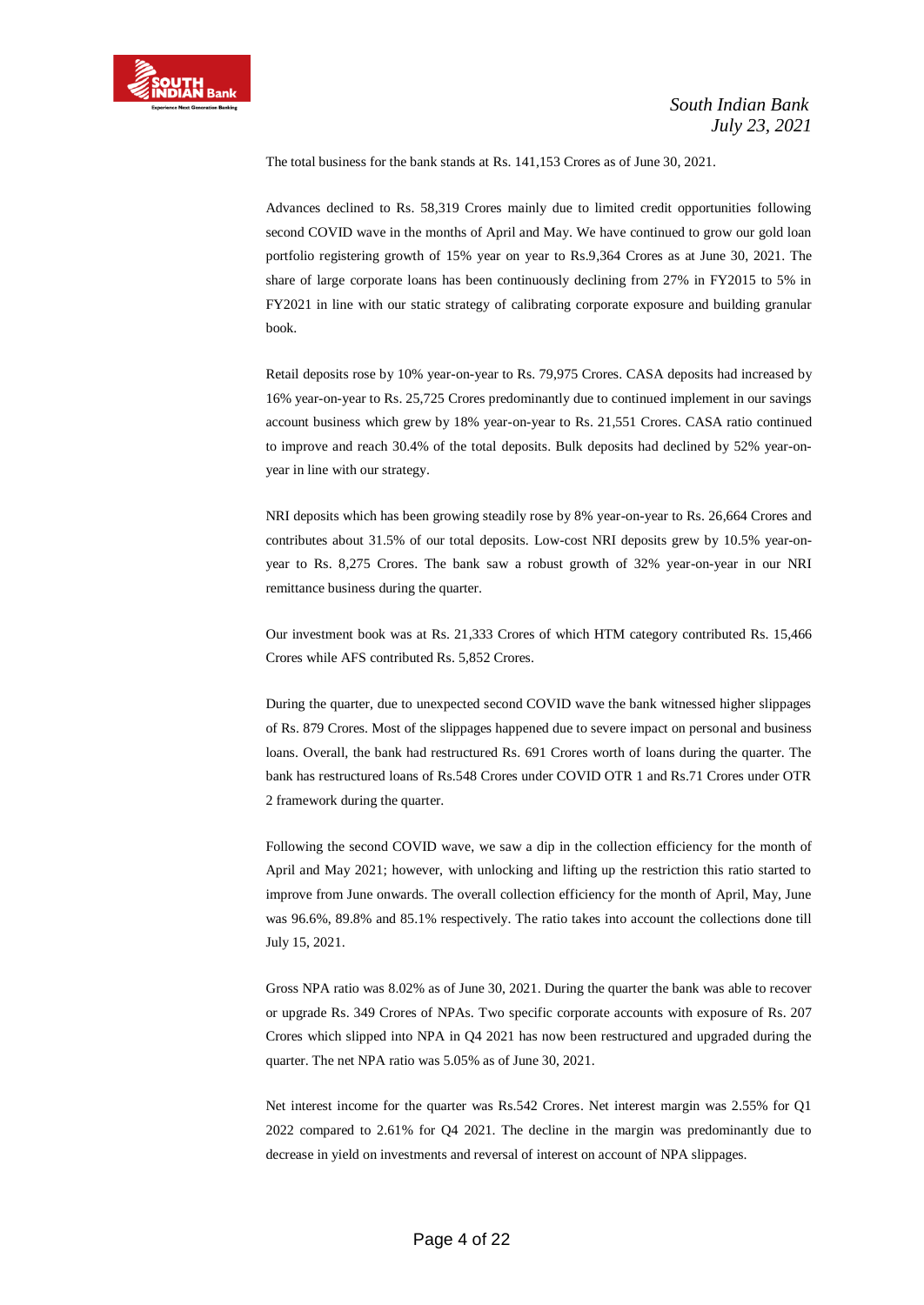

Non-interest income had increased by 59% year-on-year to Rs.453 Crores. This was mainly due to increase in treasury and forex income Rs. 251 Crores registering 72% year-on-year growth and other income to Rs. 101 Crores registering growth of 83% year-on-year and core fee income of Rs. 92 Crores which has increased by 16% year-on-year.

PPOP for the quarter increased by 27% year-on-year to Rs. 512 Crores as against Rs. 404 Crores for Q1 FY2021. This was the highest Q1 PPOP in the history of the bank. As far as profitability is concerned, the company reported net profit of Rs. 10 Crores for Q1 FY2022. The cost income ratio for Q1 FY2022 improved to 48.5% compared to 53.7% for Q1 FY2021.

Overall provisions increased by 70% year-on-year to Rs. 498 Crores in Q1 FY2022. These provisions included Rs. 430 Crores towards the NPA and NPI and standard asset provisions of Rs. 56 Crores. The provision coverage ratio stood at 60.1% at June 2021 as against 58.7% in March 2021. PCR excluding write off improved to 39% as at June 30, 2021, compared to 34% as at March 31, 2021.

Our overall capital adequacy ratio improved to 15.5% as of June 30, 2021, compared to 13.5% as of June 30, 2020. While the tier I ratio stands at 12.8% as of June 30, 2021, compared to 10.8% in the previous year of June 30, 2020.

We believe that our strong and diversified franchise large distribution network, structural changes to bring about growth, infusion of talent and technology capabilities with improved tools will provide us ability to leverage opportunities for profitable growth in the coming quarters, with the headwinds in the economy tapering.

With this, we open the floor for questions. Thank you.

- **Moderator:** Thank you very much. We will now begin the question-and-answer session. Ladies and gentlemen, we will wait for a moment while the question queue assembles. The first question is from the line of Sanjeev Agarwal, an individual investor. Please go ahead.
- **Sanjeev Agarwal:** Thank you for the opportunity. I had a couple of questions. Murali in one of the media interviews towards the end of May you indicated that the bank plans to increase the loan book to about Rs.10,000 Crores this year and that you expect slippages to be between 3.3% and 3.4% even the first quarter results experienced in the COVID second wave, you still expect some guidance to hold assuming the most severe third wave?
- **Murali Ramakrishnan:** Good question. Yes, you are right because when we were coming up with the results for the March ended that time the COVID 2 impact it had just started and none of us could feel the intensity of COVID 2 and how it would actually affect the retail and MSME sectors in particular, so Rs.10,000 Crores definitely looks tall order given the fact that almost April May is the complete washout and June we just have started seeing some revival and I believe with the multiple lockdowns happening even as we are talking across various states, the opportunity for good quality assets continues to be a very scarce. I am sure you must have also read the fact that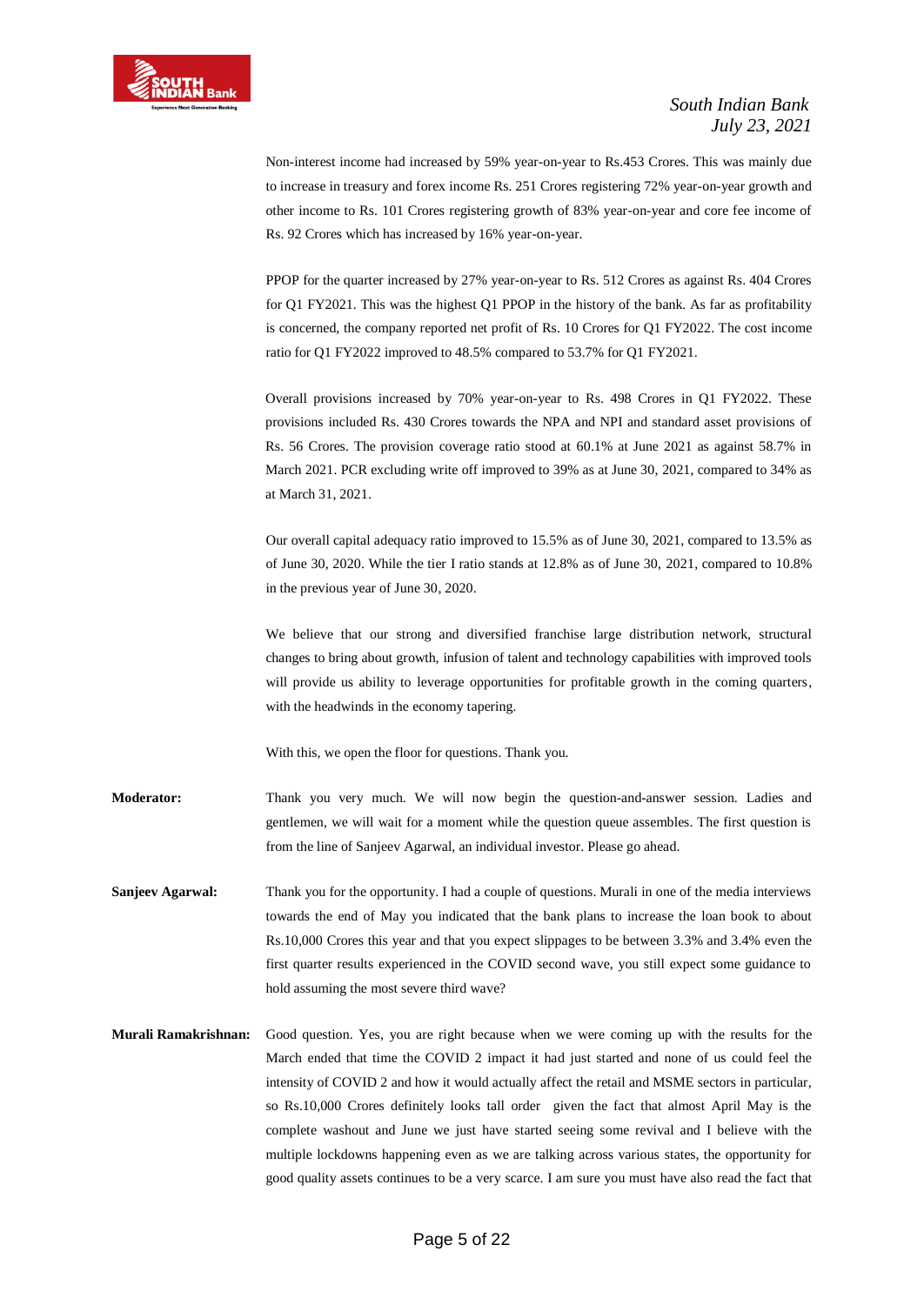

COVID has actually affected the SME in a very, very significant way. Almost 70-80% of the SMEs have registered losses for the last year. Given that I certainly would like to chase the number which I had communicated but we will take it as it comes because as I am talking to you, we are still uncertain about how much of impact it will have on the second quarter and if COVID 3 happens. Off course the consensus is that the COVID 3 impact will be far lower but then nobody really knows because the new variants etc., seem to be behaving very differently from whatever we could envisage but if H2 is supportive then we would definitely work for reaching the kind of numbers which you talked about but my own estimate would be even if we end up doing let us say Rs. 5,000 - Rs.6000 Crores of addition to our portfolio I think we should consider ourselves lucky because of the fact that good quality assets are not available and also the impact of this COVID on the retail and SME which is the growth area which we wanted to actually focus on, will definitely be suffering due to this impact. I would certainly feel that Rs. 10,000 definitely looks much tall order now, but our aim and endeavor is to beef up the total loan book with quality assets. The criteria being quality and definitely subject to quality being then we will be able to see as much addition which we can do in the coming quarters.

**Sanjeev Agarwal:** Okay and any thoughts from the expected slippages in FY2022?

**Murali Ramakrishnan:** We expect it to be anywhere between 2.5% and 2.7% is what we are envisaging.

- **Sanjeev Agarwal:** Just one last question, with regard to the new book that you have billed, more granular book what steady state credit costs would model in our projections and overall portfolio levels credit cost for FY2022 if you could elaborate on that?
- **Murali Ramakrishnan:** Actually, the new book which we started building especially in the area of corporate etc., we are looking at adding only A rated and above, most of the addition which we have done are A rated and above. As far as the retail and SME growth is concerned, we have just completed the restructuring of the business setup so we have created the verticals and the team has just started positions and we have started using our existing database to come out with the preapproved offers. Definitely in the unsecured loan we will be aiming to work anywhere between 2% and 2.5% kind of delinquency. As far as SME is concerned given the fact that market is terrible I think 1% to 1.5% is what we should be aiming to work within. In the normal situation I would have preferred to have a delinquency of 0.9% plus or less than 1% but given that to the market is very, very uncertain I think 1.5% is what probably we can aim to, our quality credit should ensure that we should not go beyond that as per my estimate.

**Sanjeev Agarwal:** Any thoughts on loss given defaults, delinquency, what the credit cost?

**Murali Ramakrishnan:** Loss given default as you know is the completely dependent on the secondary market available for property sale, in fact it had a huge impact in the last year as well, as we are witnessing to anywhere from I mean what we are saying is of course the trend continues to hold, wherever is residential property or a commercial property, the loss given default is definitely is much lower than an industrial property or land or any of those so we would be able to guessing, see we have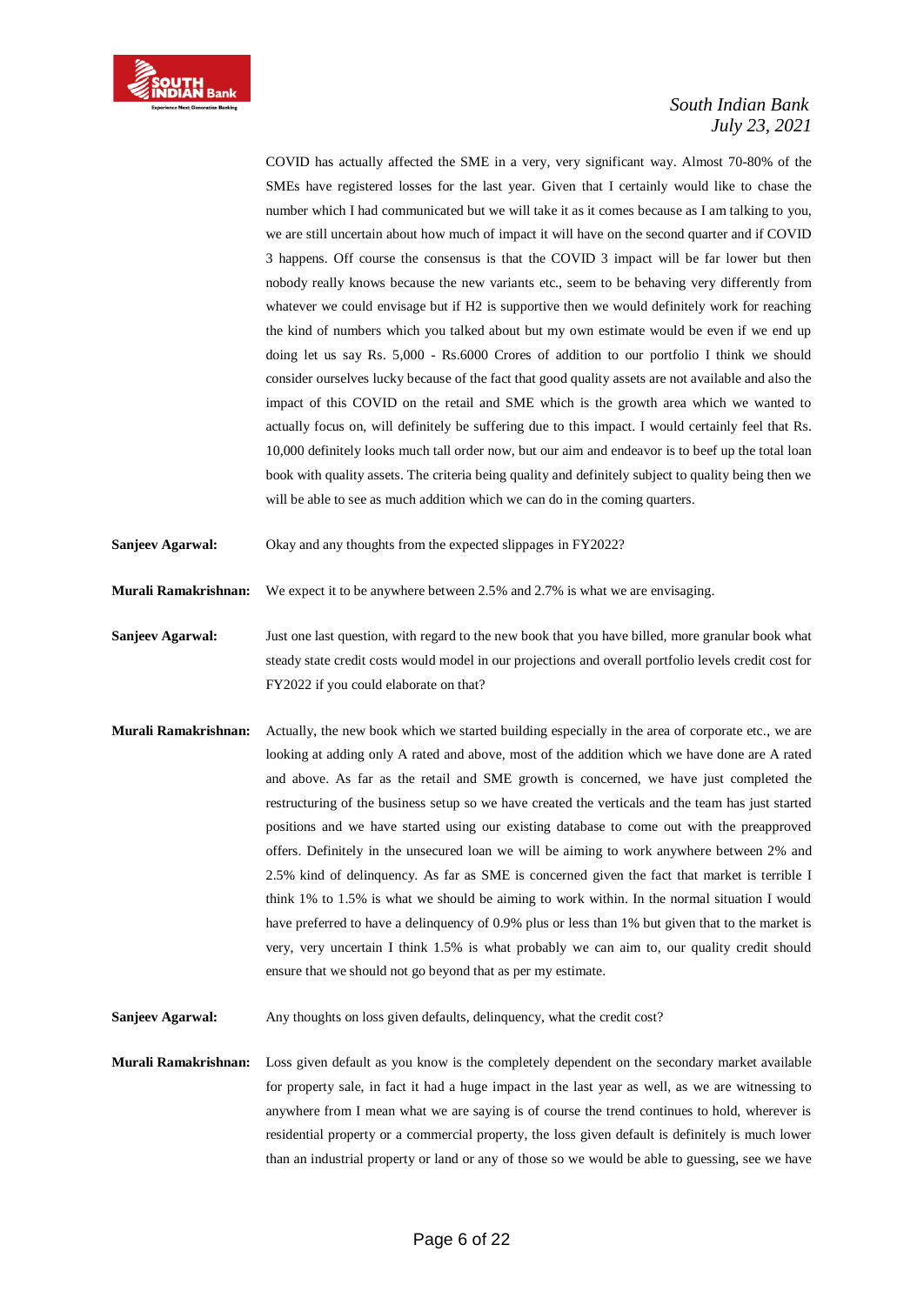

not done too many sales are anyway happening in terms of secondary sales of the properties etc. but wherever we have done we are seeing LGDs of 45-50% on an average.

| <b>Sanjeev Agarwal:</b> | Thank you.                                                                                                                                                                                                                                                                                                                                                                                                                                                                                                                                                                                                                                                                                                                                                                                              |
|-------------------------|---------------------------------------------------------------------------------------------------------------------------------------------------------------------------------------------------------------------------------------------------------------------------------------------------------------------------------------------------------------------------------------------------------------------------------------------------------------------------------------------------------------------------------------------------------------------------------------------------------------------------------------------------------------------------------------------------------------------------------------------------------------------------------------------------------|
| Moderator:              | Thank you. The next question is from the line of Prabal Gandhi from Antique Stock broking.<br>Please go ahead.                                                                                                                                                                                                                                                                                                                                                                                                                                                                                                                                                                                                                                                                                          |
| <b>Prabal Gandhi:</b>   | Thank you for the opportunity. Sir just a clarification first so in this particular quarter, we<br>restructured Rs. 207 Crores of corporate NCD and which were also upgraded is that right?                                                                                                                                                                                                                                                                                                                                                                                                                                                                                                                                                                                                             |
| Murali Ramakrishnan:    | Yes.                                                                                                                                                                                                                                                                                                                                                                                                                                                                                                                                                                                                                                                                                                                                                                                                    |
| <b>Prabal Gandhi:</b>   | On the corporate side in FY2021 we saw slippage rate of 5%, in this quarter also we had slippage<br>of around 1% which are also exclude the restructuring schemes then the restructuring was around<br>3%, so the 4% stress was still there so when are we expecting normalization in these stress results<br>in corporate side?                                                                                                                                                                                                                                                                                                                                                                                                                                                                        |
| Murali Ramakrishnan:    | Corporate side, if you look at the overall slippages happened in this quarter of Rs. 879 Crores,<br>corporate is the only Rs.168 Crores so the overall impact of slippages now we are witnessing<br>more in the business loan and retail and given the fact that our corporate book overall book size<br>is also only Rs. 14,227 Crores which is actually lower than even personal segment as well as a<br>business segment book size, so and what we are witnessing is more and more of contribution of<br>slippages happening from business loans and personal segment. I am not too much worried about<br>slippages happening from corporate, off course there are few corporate accounts which are still<br>worrying but relatively the worry seems to more on business loans and personal segment. |
| <b>Prabal Gandhi:</b>   | Sir would you like to share the corporate NPL levels and the PCR network holding on the book?                                                                                                                                                                                                                                                                                                                                                                                                                                                                                                                                                                                                                                                                                                           |
| Murali Ramakrishnan:    | You are asking about how much is the corporate NPA alone?                                                                                                                                                                                                                                                                                                                                                                                                                                                                                                                                                                                                                                                                                                                                               |
| <b>Prabal Gandhi:</b>   | Correct Sir.                                                                                                                                                                                                                                                                                                                                                                                                                                                                                                                                                                                                                                                                                                                                                                                            |
| Murali Ramakrishnan:    | Overall, the corporate book as we said is about Rs. 14,227 Crores in my current advances book of<br>Rs. 58,319 Crores of which currently we are carrying an NPA of Rs. 1,505 Crores is the NPA<br>which we have.                                                                                                                                                                                                                                                                                                                                                                                                                                                                                                                                                                                        |
| Prabal Gandhi:          | And the corresponding provisions that we have on the corporate side?                                                                                                                                                                                                                                                                                                                                                                                                                                                                                                                                                                                                                                                                                                                                    |
| Murali Ramakrishnan:    | Overall, that I would not be able to immediately take it out but what I can tell you is that overall<br>as you know the provision coverage ratio as I mentioned it is about 60%, PCR has been improved<br>from 58%-60% and even excluding write off it is about 39% now, considering the entire book.                                                                                                                                                                                                                                                                                                                                                                                                                                                                                                   |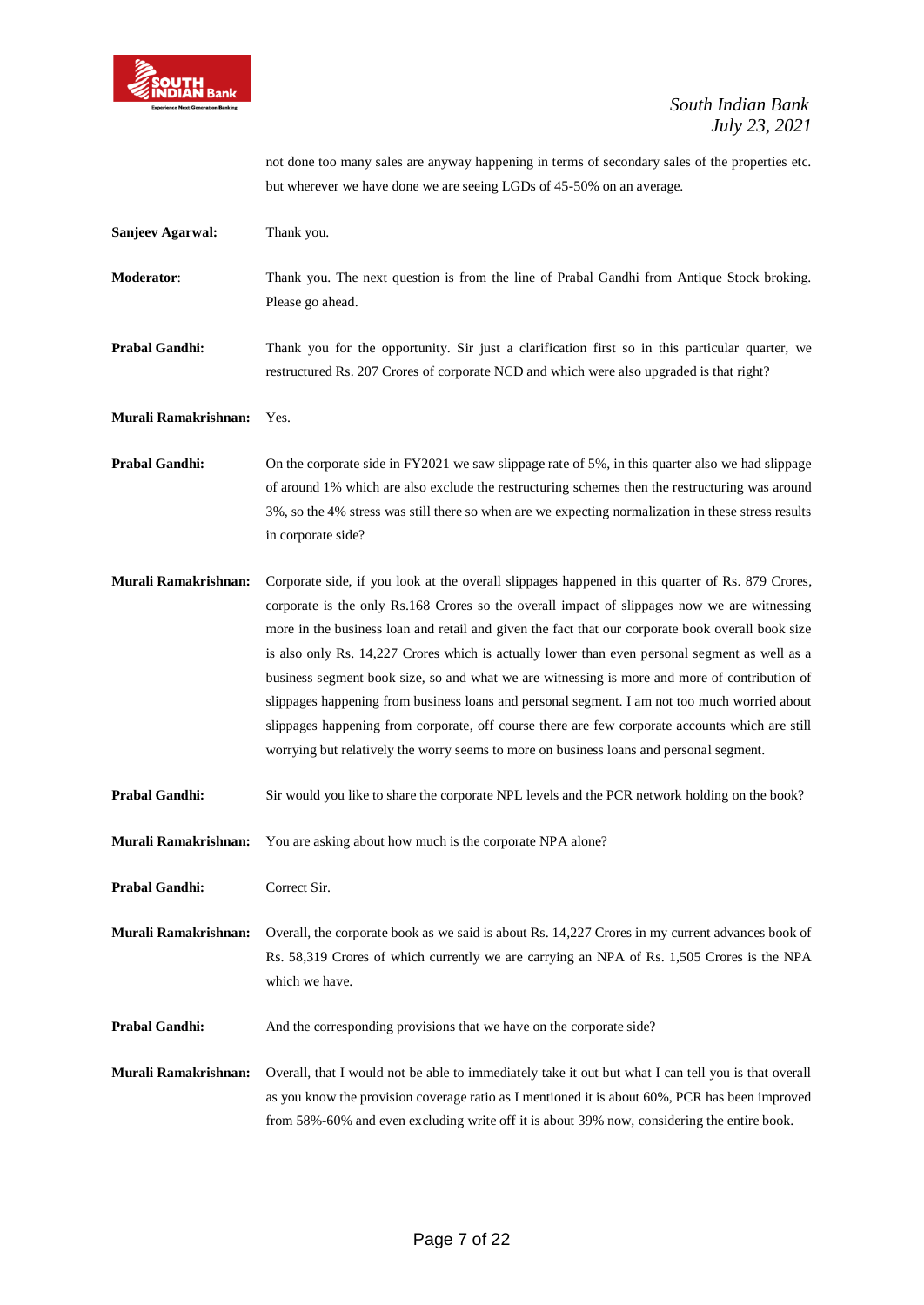

| <b>Prabal Gandhi:</b> | This is typically 10%-11% of the NPA level and on the overall level we are at 8% so I am |
|-----------------------|------------------------------------------------------------------------------------------|
|                       | assuming MSME NPAs are also now on related place 6-8% around?                            |

**Murali Ramakrishnan:** Correct that is exactly, that is what my earlier point also what we are seeing is that even in the data if you look at for the quarter 879, the MSME business segment has contributed Rs.420 Crores almost half of that is coming from MSME.

**Prabal Gandhi:** On the interest side the investment is I am sure declined in this quarter so any reasons behind that?

**Murali Ramakrishnan:** Leelanand you want to answer that? Leelanand is Head of Treasury, yes, please?

**Leelanand K:** See basically we have taken a view that interest rates are likely to go up, only so we have sold some of the securities with the longer tenures, so overall we have reduced the duration. Given the increase in the inflation and all we are expecting interest rates are likely to go up and which is also started showing also, even if you see the 10-year G-SEC and all moved from 6% levels in April currently trading at 6.20% levels so in first beginning of the year itself we have taken that call so we have reduced our duration considerably so that our interest risk going forward will be very limited.

**Murali Ramakrishnan:** We have actually substitute long duration month with the short duration months.

**Leelanand K:** Correct Sir.

**Prabal Gandhi:** Sir it is because of the selling of the process which we were able to book the other incomes or treasury incomes in this quarter, is that correct?

**Murali Ramakrishnan:** Correct Sir.

- **Prabal Gandhi:** Sir what would be the interest reversal impact in this quarter?
- Leelanand K: You are talking about NPA interest reversal is that, what you are saying?
- **Prabal Gandhi:** Interest on advances how much was the reversal?

**Leelanand K:** Rs.41 Crores.

- Prabal Gandhi: Thank you so much.
- **Moderator:** Thank you. The next question is from the line of Rishikesh Oza from RoboCapital. Please go ahead.
- **Rishikesh Oza:** Good morning. Sir my first question is that in your non-interest income side what constitutes this Rs. 110 Crores of other income?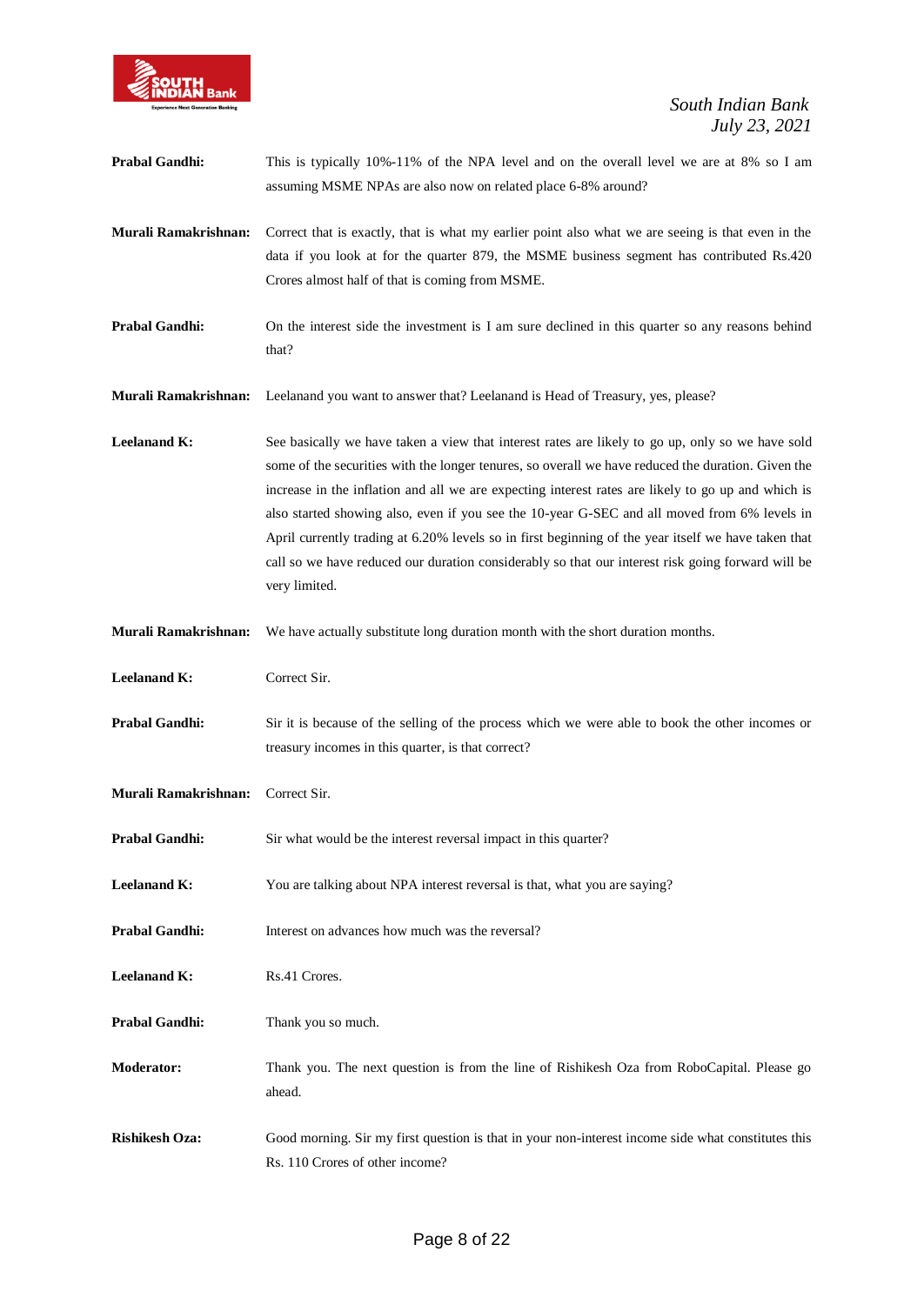

- **Murali Ramakrishnan:** I will just read out, which is sizeable, one is income from sale of PSLC that is about Rs.80 Crores which has increased from Rs.15 Crores for March and which has increased from Rs.34 Crores for the June ended 2020 so that is one sizeable contribution and the other one which is sizeable. Apart from other non-interest income, the technology related income have also gone up, it is about Rs.35 Crores for this quarter compared to Rs.33 Crores for last year June similarly all transaction related income is Rs.57 Crores for this quarter as against Rs.49 Crores for last year June Overall, we have seen traction in almost all the line items if you ask me.
- **Rishikesh Oza:** Okay Sir and my second question if you could provide credit cost guidance for FY2022 and FY2023?
- **Murali Ramakrishnan:** FY2022 as you said earlier it is about 2.5-2.7% and I am expecting the year to be as bad as last year so overall we are looking at about Rs. 2,500 Crores of slippages for the year. FY2023 we do not want to double guess now because we need to see the impact of second half and how COVID situation pans out.
- **Rishikesh Oza:** In case if it normalized credit cost what is yours normalize credit cost Sir?
- **Murali Ramakrishnan:** No frankly nobody knows what is normal now. Normal credit cost what is my wish list of credit cost I want it to be in the range of not more than 1% that is my wish.
- **Rishikesh Oza:** Okay, thank you very much.
- **Moderator:** Thank you. The next question is from the line of Umesh Shah from Hanumant Holdings. Please go ahead.
- **Umesh Shah:** Good morning Sir, thanks for give me the opportunity to have a questions with you, yesterday I have also talked with your Investor Head, Mr. Chetan in Mumbai, Sir what I see the slippage in this quarter and provisions on slippage is Rs. 497 Crores and also I did ask you in more than full insights or something and as he has explained with the COVID and you also been saying about COVID 2 impact and no one knows what is going forward so how much more provisions you foresee for the coming quarters as on now and my second question is we had already taken a view and approval for, see and then we had earlier said that Rs. 750 Crores of equity and Rs. 500 Crores debt now we have revised it probably to Rs. 1,000 Crores so Rs. 500 debt proportionally still continue for the coming quarters may be 2022 which we explained earlier and this Rs. 2000 Crores how and what are the rough planning for the future provisions? That is my two questions Sir.
- **Murali Ramakrishnan:** Right to answer your first question, what we are envisaging as a slippage to happen for this year I am expecting subject of projects to which is an uncertain period for any of us as of now, considering that I am expecting the year end slippages to be close to what we experienced last year so I am putting number of Rs.2,500 Crores for the year which probably given the fact that HI Q2 is going to be more or less reflective of what is happening now I am expecting this quarter we had Rs. 879 Crores, Q1 we have Rs. 879, I am expecting Q2 also in the range of Rs. 600 to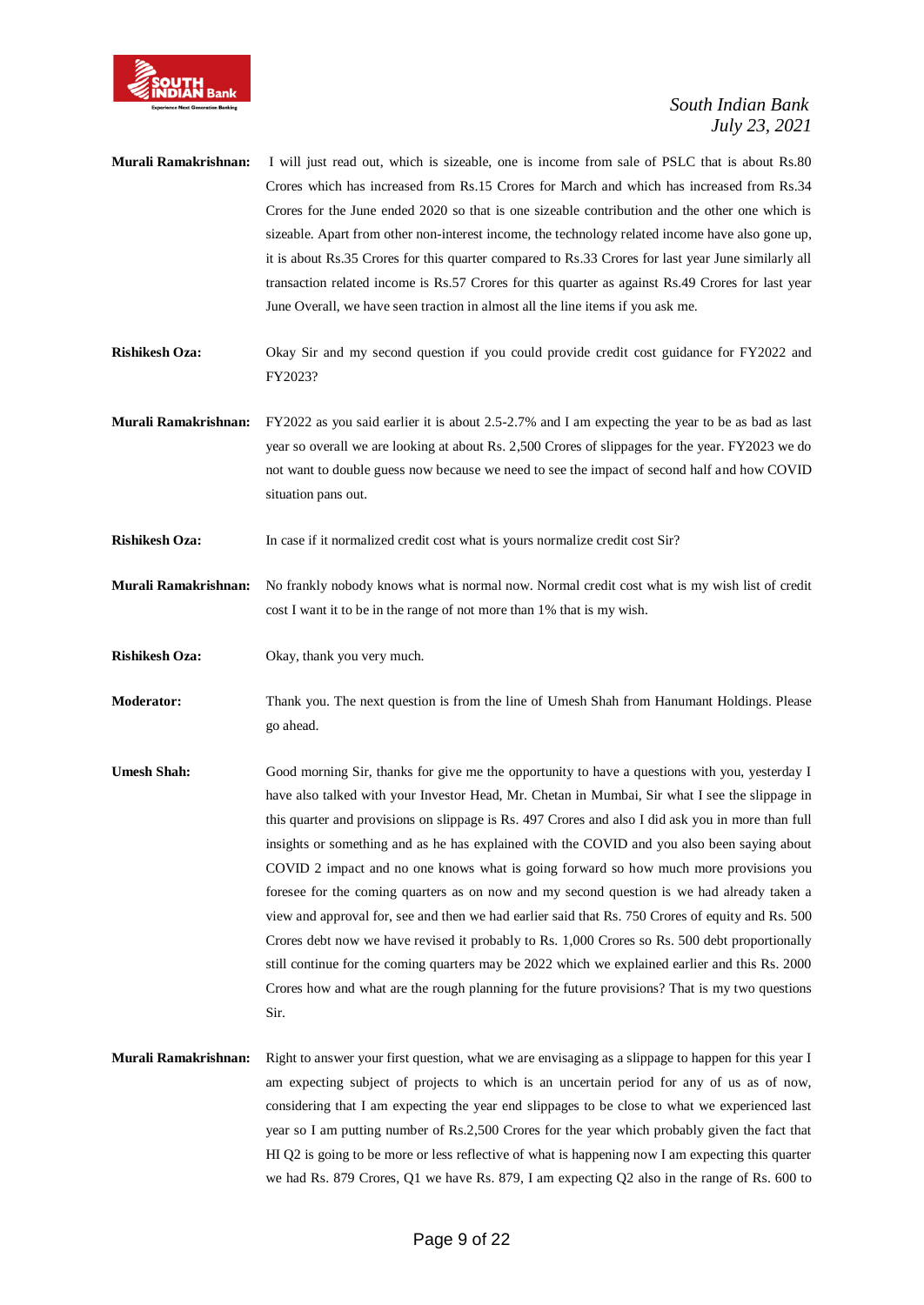

Rs. 700 kind of thing and if H2 COVID 3 does not happen and if things become better we expect the balance out of the total Rs. 2,500 to happen within the balance two quarters. We also hope that know if the COVID situation becomes better the recoverability and collection efforts will also be heightened because right now the mobility of the team is restricted and with the courts etc., not functioning and in fact in Kerala almost during the full quarter we are working only on alternate days etc., so and we have a very sizeable presence in Kerala market so given all that H1 definitely is very badly impacted so I am expecting out of Rs. 2,500 Crores anywhere between Rs. 1,500 Crores is what is expected in H1 and balance probably would happen in H2 but believe that this is ascertaining that the present collection and require efforts will continue if there is a possibility for it to be heightened then hopefully the slippages will be lower than that. So this is as far as provision is concerned. As far as capital is concerned, we continue to hold the same belief that we would want to raise the second tranche of Rs. 750 Crores after the Rs. 240 Crores which you raised in March, we would want to go ahead and raise Rs. 510 Crores capital for this quarter and the reason why we have taken approval for Rs. 2,000 Crores is basically to see if things pan out the way we are envisaging and if things become in the coming year, may be in the last quarter of this year or may be in the first quarter of next year we see an opportunity for additional raise of equity. Hopefully by then our strategy everything will also be fully in place and we would have seen the impact of COVID, so with that we believe that if there is a scope for us to raise further equity we will probably try and do that. So right now we are not fixed any timeline for the balance amount, right now what we are thinking of doing is only the balance of Rs. 510 Crores up to the Rs. 750 Crores which you took approval earlier that we want to complete preferably before Q2 end it might slip into the Q3 so that is the plan as of now. As far as bond is concerned right now we have taken a resolution approval but we will be closely monitoring watching the interest rates, and if we believe that equity raising is not going to be in the same, I mean if we see that opportunity for equity raise is going to be constraint in anyway then probably we might look at using those options otherwise our preference would be trade in equity.

| <b>Umesh Shah:</b>   | And these bonds may be after the latter part of 2022, first two quarter of next year?                                                                                                                                         |
|----------------------|-------------------------------------------------------------------------------------------------------------------------------------------------------------------------------------------------------------------------------|
| Murali Ramakrishnan: | Right now we are not even thought of raising and therefore when we will raise is definitely<br>dependent on how things pan out.                                                                                               |
| <b>Umesh Shah:</b>   | Thank you very much for giving an opportunity to interact one to one with you. I thank Chetan<br>also to help me out to talk to you and sometimes we will meet in Mumbai if possible when the<br>COVID situation settles out. |
| Murali Ramakrishnan: | Thanks a lot. Thank you so much.                                                                                                                                                                                              |
| <b>Moderator:</b>    | Thank you. The next question is from the line of Bhavik Shah from B&K Securities. Please go<br>ahead.                                                                                                                         |
| <b>Bhavik Shah:</b>  | Thanks for the opportunity. Sir I just wanted to clarify the reductions during the quarter of<br>Rs.349 Crores here mainly recovery and upgrades nothing has been written off it?                                             |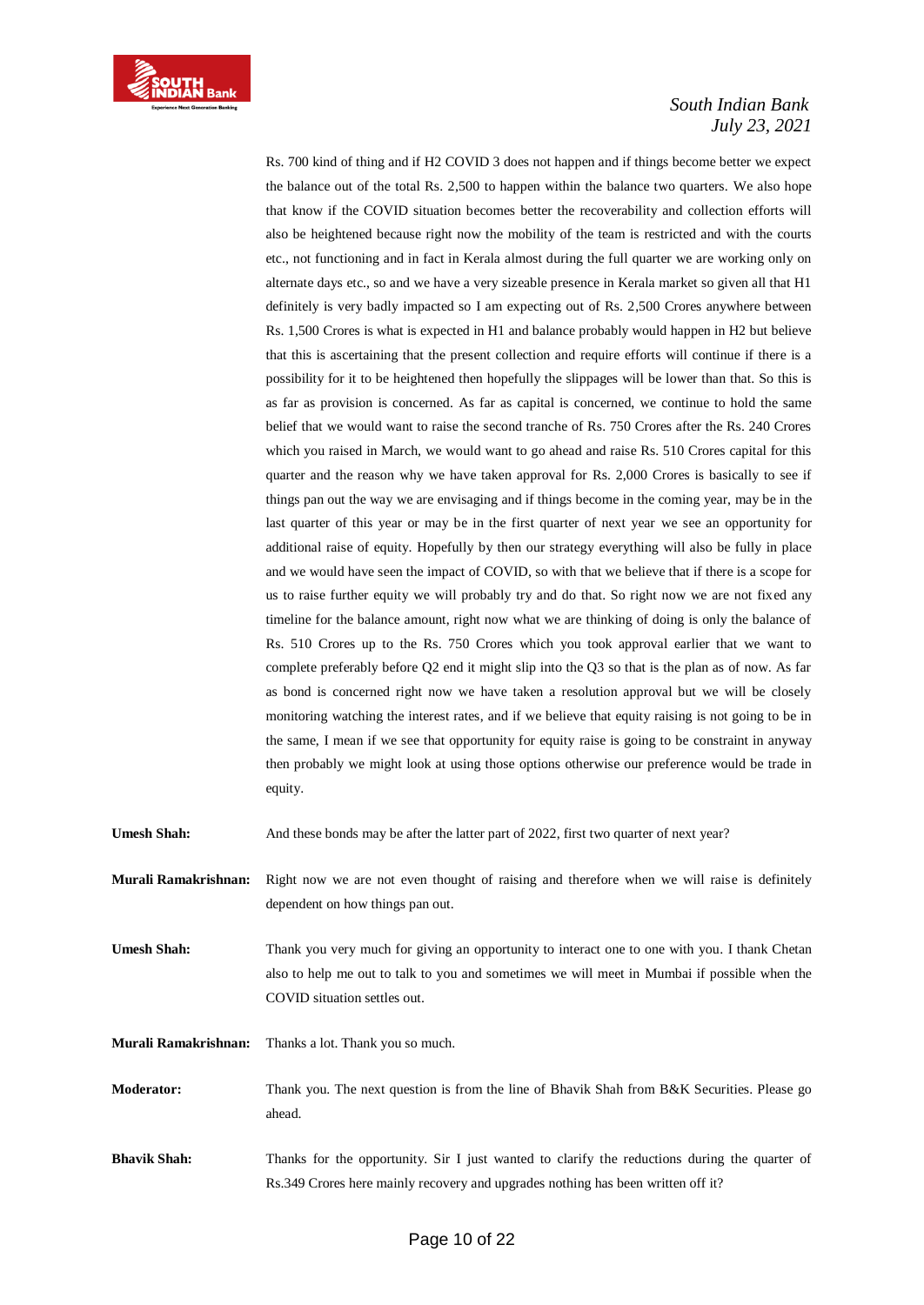

- **Murali Ramakrishnan:** No write off, recovery and upgrade only. As we said Rs. 209 Crores of restructuring which we did for two corporate cases which were tagged as NPA for the Q4 now they have been upgraded as restructure and also we have done cash recovery.
- **Bhavik Shah:** Okay and Sir the corporate slippage in this quarter around Rs. 168 Crores Sir can you qualitatively give a flavour and from which sector what is the ticket size and we anticipate these kinds of slippages to come and go following quarters? we have seen it from different industries basically one is reality, one is hypermarket and the other one is into data management services, so these are the three big accounts. rest all are very small ones. Actually, there is no pattern as I could see there is no pattern in this. It is just that cutting across various industries and because of the continued COVID impact the financials have been worsening and it has led to becoming NPA now, but frankly if you ask me the worry is more on the SMEs and retail because that is the one which has been very, very hugely impacted by the COVID situation.
- **Bhavik Shah:** Sir based on your assessment the ballpark expected restructuring from MSME from here on, so we already have like Rs.1,900 Crores of restructuring book?
- **Murali Ramakrishnan:** You are asking how much more will be restructured?

**Bhavik Shah:** Yes Sir.

**Murali Ramakrishnan:** That we will have to assess.. See anyway this COVID 2 framework provision has been given is will hold till December of this year so what we have restructured is Rs.71 Crores under Covid 2 framework as of this quarter end, we are expecting other Rs.700 Crores to be restructured in the September and December quarter so by December it will get bit over so in all about Rs.800 Crores is what we are envisaging to be restructured under COVID-2 framework of which MSME is about Rs. 600 Crores, retail and others will be about Rs. 200 Crores.

**Bhavik Shah:** Okay. This will be over and above the Rs. 2,500 slippages guidance for a full year.

**Murali Ramakrishnan:** Yes, that is slippages.

**Bhavik Shah:** Sir what will be the ECLGS disbursement, have we done any?

**Murali Ramakrishnan:** Yes, we have done. ECLGS one what we have done is for about 9300 accounts amounting to Rs. 2,610 Crores and ECLGS two as of now we have done about Rs. 112 Crores and which is ECLGS three is about additional 20% loans to accounts under travel, tourism etc. that is about Rs. 7 Crores. ECLGS four, we have not done anything, hospital to set up oxygen generation. So just to reiterate ECLGS one which is basically for all business account up to Rs. 50 Crores exposure, it is about Rs. 2,610 Crores, ECLGS two which is for exposure between Rs. 50 to Rs. 500 Crores that is about Rs. 112 Crores and in three which is for 20% loans to accounts falling under specific sectors that is about Rs.7 Crores.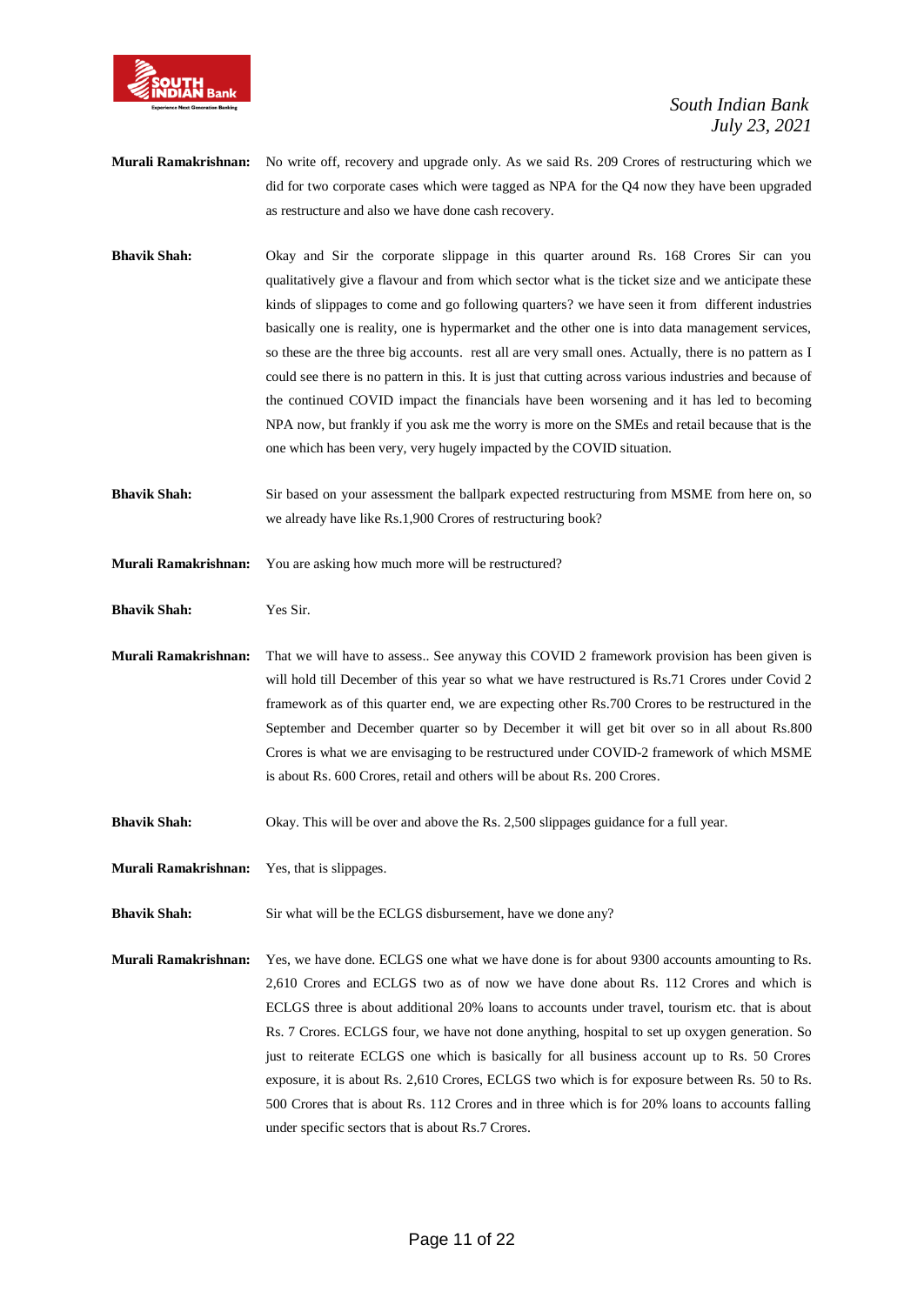

**Bhavik Shah:** Sir little clarification, as on date our outstanding total restructured book including COVID is 19 billion and over and above that we are expecting 8 billion on the 2.0 of which?

**Murali Ramakrishnan:** Which includes Rs.71 Crores which we have already shown for this quarter.

**Bhavik Shah:** Sir considering LGD is approximately 40%, 50% would we see our PCR going up so as and by the end of the year considering you are also going to raise capital, we envisage to buffer up the PCR because it is very low?

- **Murali Ramakrishnan:** Let me put it this way, if you are looking at PCR excluding write off which is the currently at about 39% which used to be 34% earlier by March quarter, which is now at 39% so see what I would like to place is that, we would also be incrementally adding our new book so definitely this quarter we have not factored too much of new book growth because of COVID 2 impact, but with the business which we start sort of growing from this quarter onwards, we will definitely endeavor to work on improving the PCR. I am not expecting it to dramatically go up, we will probably including write off it will be in the range of 60%-65% is what we envisage to keep during this various quarters of this year and excluding write off we would prefer to be in the range of 40%. As and when things become better and market starts showing signs of revival etc., I am sure our advances book with start growing and given the fact we have spread due to our efficiency in sourcing liabilities etc., we believe that we will have more funds to set aside for PCR. So right now what we are envisaging is if we can retain at about 40% level I think that is the reasonable estimate which I can give.
- **Bhavik Shah:** Sir any slippages we have seen from the gold loan book, I understand there is a change in LTV direction from March onwards?
- **Murali Ramakrishnan:** We were cautious all through so though we have grown our portfolio by 15% in gold, our NPA levels are very, very low. It is about 0.3% and there again I do not think we will lose any money but for some very small amounts of frauds which happened in the real areas we really do not foresee a problem. There has been of course, this 0.3% is also happened due to delays in auctioning because of COVID restriction etc. So we believe that we will be able to recover the money, NPA levels are very, very low for us.
- **Bhavik Shah:** Sir I understand the credit cost guidance is 2.5%-2.7% so around absolute value as how much it would be?
- **Murali Ramakrishnan:** I said Rs. 2,500 Crores.
- **Bhavik Shah:** Sir that is slippages?
- **Murali Ramakrishnan:** What about provision?
- **Bhavik Shah:** Provisions for the year?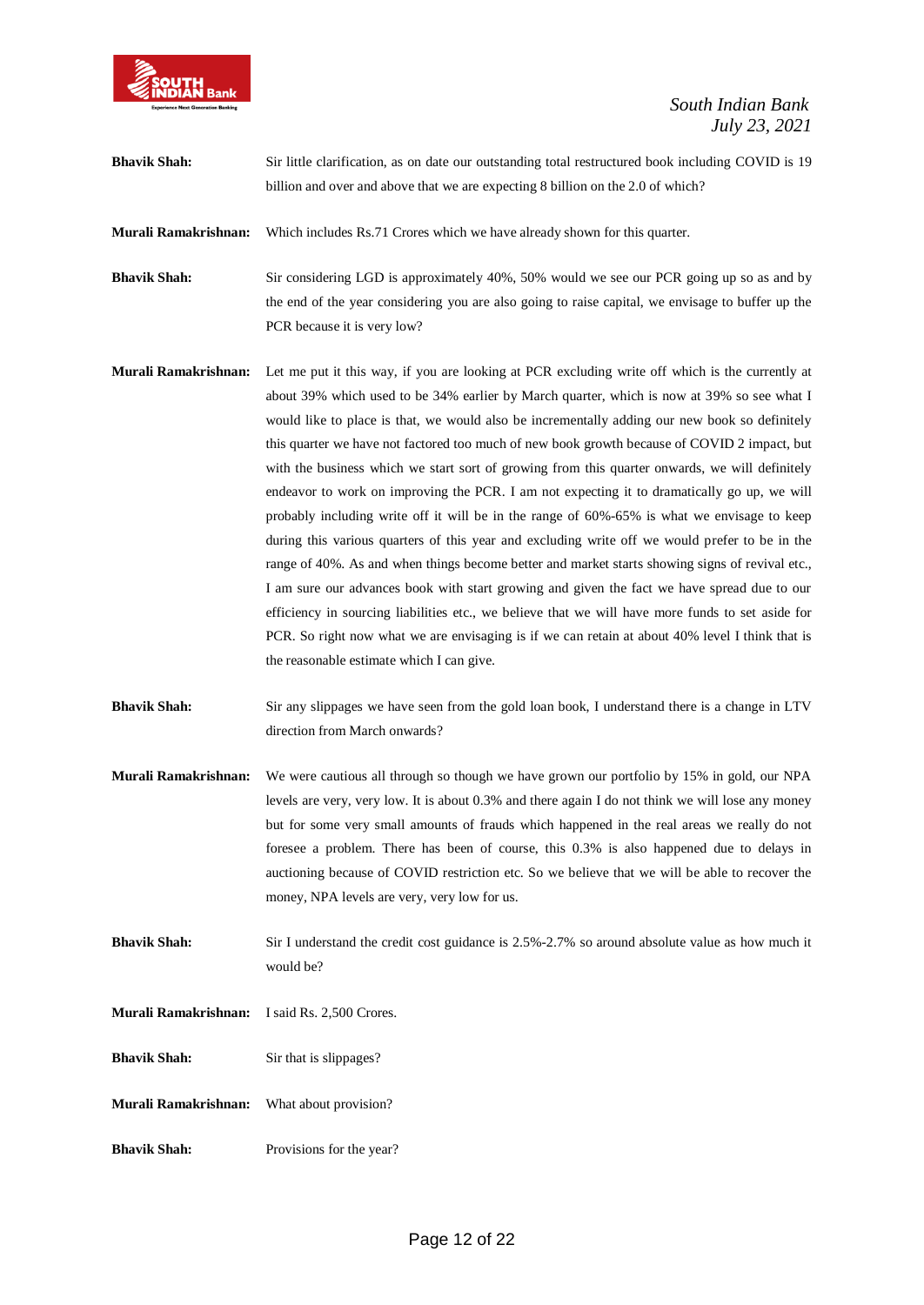

**Murali Ramakrishnan:** It will be to the tune with the NPA provisioning impact and whenever we see our yield going up and our NIM going up we will be able to provide more than what is the regulatory requirement.

- **Bhavik Shah:** Sir then our loan book is around Rs. 58,000 to Rs. 60,000 Crores and 2.5%-2.7% does it work out to be like Rs. 1,600 Crores approximately provisions for the full year?
- **Murali Ramakrishnan:** Yes, we are looking at provisioning of Rs. 1,600 Crores that is exactly what I think you also said it was Rs. 1,550 Crores is that we are projecting.
- **Bhavik Shah:** Sir last question, the movement of SME book would be very helpful as in 0, 1 and 2 over March and this quarter and Sir any ballpark guidance on profitability ratios as in do we expect the loss this year FY2022 and how would we pan out?
- **Murali Ramakrishnan:** We do not want to guess on how it will pan out because clearly it is very uncertain as I am talking to you so we will take it as it comes and whatever is required to be done we will do that., but whatever we need to handle we will handle it and do the right thing so because today as we are talking, we are only seeing the negatives of COVID 2 impact, what we have not still seen is the positives of economy reviving which we hope that it will become better in H2, second half of this year so with that I am sure the recovery from even SMA etc. will be definitely much more than what we were seeing as slippages in the past between the various buckets also, so I do not want to really guess how it will pan out but I can tell the numbers as we have right now that way that I can share it with you.
- **Moderator:** Thank you. The next question is from the line of Bajrang Bafna from Sunidhi Securities & Finance. Please go ahead.
- **Bajrang Bafna:** Sir I am just trying to say that whatever profit that we are generating post you have joined probably everything is going for the provisions and despite that the PCR is not inching up so the dilemma of this high provisions will continue at least for PCR and may be for next year also, so which will not give any hope that the ROEs are going to expand and the business is going to expand normally so we have seen in larger private banks, the burden has been taken in one of the quarter, the PCRs have been beefed up and then going ahead there is a crystal clarity that the provisions are going to be lower and the ROEs will be on the natural side, so I know this is the chicken and egg situation but at some point of time we have to bite the bullet and at least provide some sort of clarity that going ahead, the provisions are going to be pretty much in that range, which is your wish of 1%, but still that we do not bite the bullet we have already diluted at 25% of our book value so what is the use of keeping that Rs.30 book value and if we are diluting it at Rs.8 or may be Rs.10, may be Rs.12 or Rs.13, so in our parlance it does not give any importance and impact unless and otherwise we bite the bullet and there is precedence in the history that once we have taken the PCR on the higher side then only the valuation improves so my only suggestion would be that probably we should bite the bullet and show some amount of losses in maybe one of the quarter and beef up the PCRs and with the funds coming in that is the humble request that once we have the clarity of future that the provisions are going to be low then only it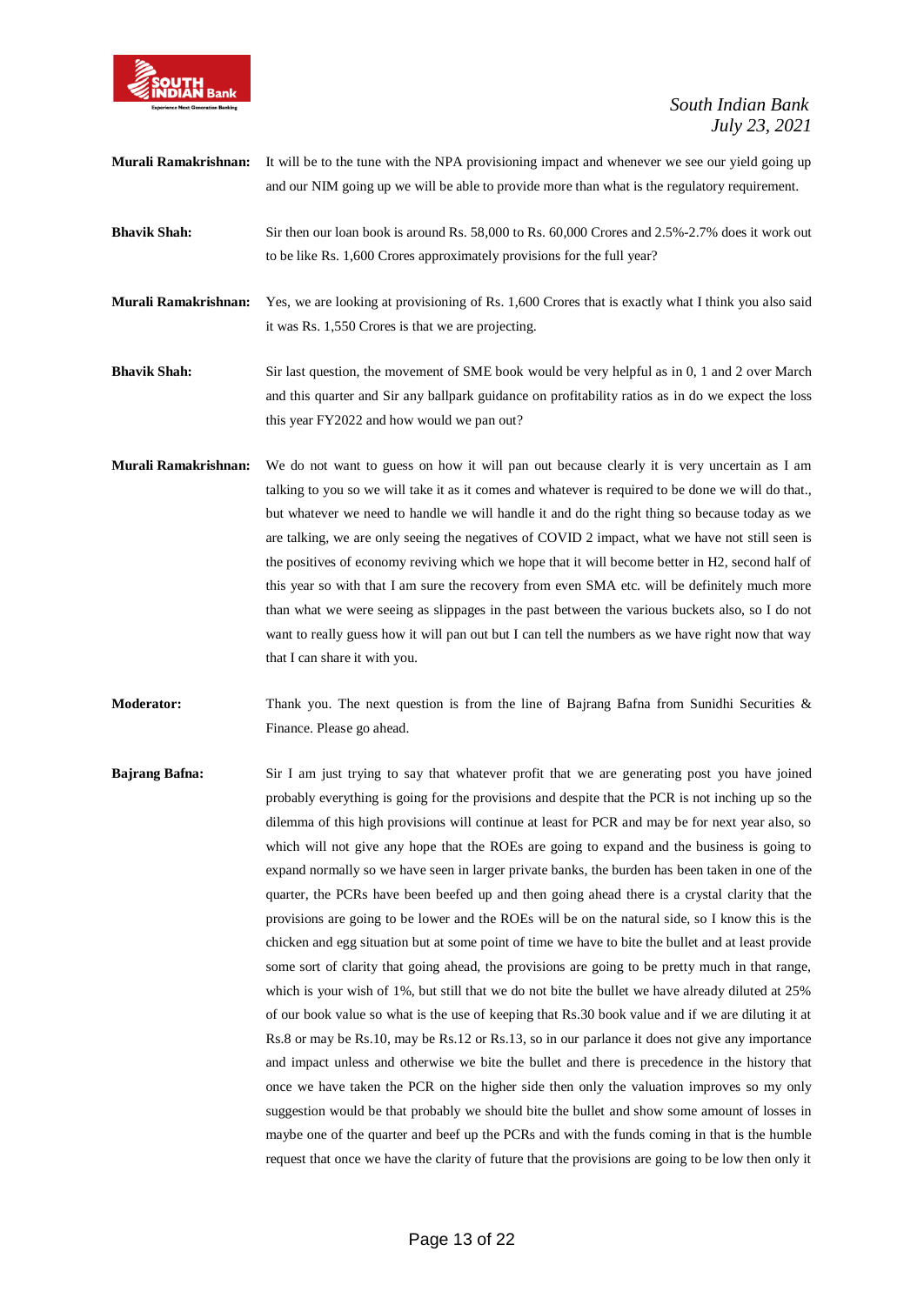

will be appreciated in terms of higher valuation for us. So that is the only request from our side and if you could provide some clarity on that it will be really helpful. That is it from my side.

**Murali Ramakrishnan:** We are not doing things which is going to give any miracle in the next one year because we should remember that the bank had certain quality of book and the bank had a certain business model and when I took charge we needed to take a call on how do we want to transform this bank into creating a structure which is going to help the bank in sourcing good quality proposals and profitably price the transaction so that we sit on a trajectory of growth in the coming years that is going to take time and one needs our patience for that because no transformation is going to happen in few quarters. It is going to take at least three to four years if not earlier. The point is therefore what we have done till now is there over last six to nine months we have completely transformed the way our liability structure is put in place and our asset structures now puts in place. Now while we were doing all this obviously the market also has gone through huge, unprecedented situation of COVID impacting it is definitely once in a 100-year kind of situation where the business models of SMEs and retail have gone through completely RE and many of the retail consumers have lost their jobs or their salaries have been cut off, etc., many of the SME business models have gone into a loss with almost 70%-80% of the small business incurring loss today. So given the situation I think we need to in order to ensure that the banks fundamentals are kept impact we need to ensure that quality credit is what will happen and therefore as and when we are able to improve our overall income either through regular income both advances growing or through the treasury or other income, we are looking for opportunities to set aside, as much as possible towards provisioning so that the provision coverage ratio improves. That is the reason why we have also showed even this quarter, we have shown an improvement from whatever we were. I am not saying it is anywhere near healthy. I am only saying that it is a journey which has to be undertaken and it will happen over a period of time. Whether the market is recognizing this, whether market is appreciating this, I can only talk about the period when I took charge. I feel the market is slowly recognizing that and we are quite happy about it and the way we are going about is to completely look for opportunities to do business in a healthy way so that we do not incrementally add any poor quality assets or we do not want to incur any additional NPAs etc., that is the reason why we have completely restructured our credit processes, we have created products which are safe, we have created process which are proper, we have also been hit in the past with fraud losses, etc., so we have put up a proper checks and balances to ensure that the bank does not lose and we have also granulate our exposures so that we do not get hit with lumpy exposures. So, these are the measures taken to ensure that incremental book which gets added to the advances portfolio, meets with certain quality expectation. Only with that we can endeavor to get income over a sustaining long period of time. If we go for anything, which is short-term it is not going to hit the bank, but in the short-term definitely we need to manage these NPA percentages and situations of PCR etc., that is exactly, what we are carefully doing as you might have heard me talking every quarter how we are maneuvering this. So, therefore, in my mind, I am doing all the structural changes, which in my opinion is actually biting the bullet. Obviously if the economy situation improves, if we make more money, definitely we will be wanting to improve our PCRs etc., because that is exactly, what is in my mind too. And I know that is the one which is ratio which is closely looked at by all of you analysts. So, I am quite clued on that.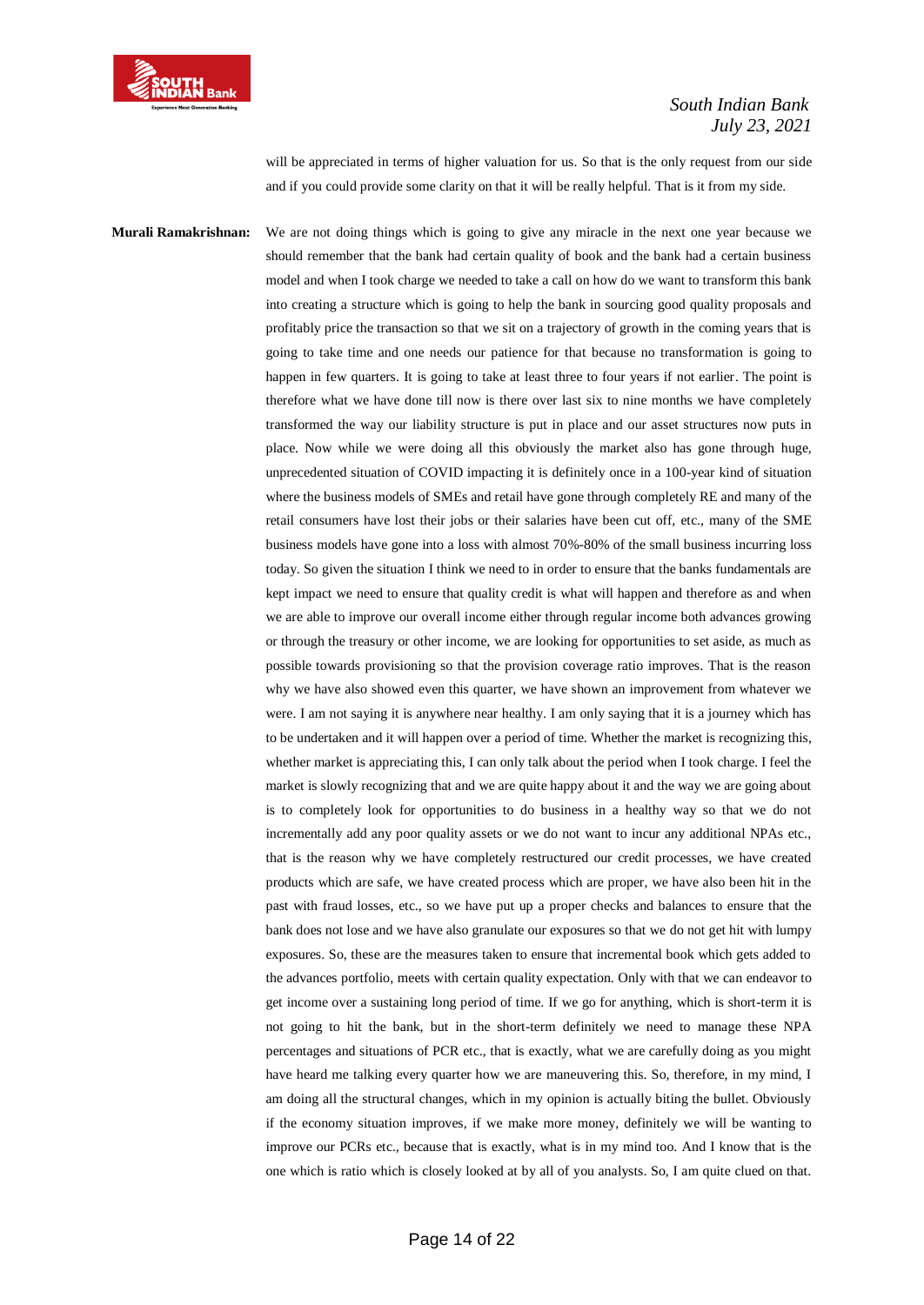

We will definitely endeavor to do that as we see traction happening in our overall income in the bank. Thanks.

**Moderator:** Thank you. Mr. Sohail you may go ahead with your question.

**Sohail Halai**: Good morning Sir. Thanks for the opportunity. Sir, just wanted to understand a little more like both on the SME side, so around 20,000 Crores of exposure. There has been a significant amount of assistance given by the government as well in terms of ECGLS is one then probably in terms of opening up the restructured window, in terms of if you could just spell out that probably the NPAs that we are looking at right now, and even in terms of the restructuring is there an overlap between ECGLS 1 and basically this stress that is flowing?

**Murali Ramakrishnan**: Actually ECGLS 1 if you look at the repayment has just started. If you remember, it was a oneyear moratorium and that repayment has just started and in fact as per COVID-2 we are allowed to even extend the one more year as moratorium as a period for repayment therefore it has a very insignificant impact of ECLGS on the slippages, but what you are certainly seeing is that on a broader note wherever we have done restructuring in the past we have seen slippages happening from restructuring into NPA. We generally feel it is anywhere between 25% and 30% of the restructured book become NPA. We have seen this number is coming out of the fact that this bank has done restructuring even for floods, for two consecutive years and then there was the MSME restructuring which is allowed and this COVID 1 and COVID 2 restructuring. After COVID 1 and COVID 2 restructuring, they are all getting done now, therefore their slippages are clearly not something which has not happened therefore we cannot really comment about that, but one thing, which I just want to mention is that whenever we have done restructuring now, especially in the COVID second phase of COVID 1 and COVID 2 restructuring, we are looking at restructuring only those cases where we see there is a possibility of cash flows continuing and there is a possibility of the company reviving. Wherever we feel that there is no possibility of the company reviving because the business model has taken a huge impact, we are going ahead and declaring them as NPA and we are taking the relevant requisite provisioning needed for that. So that is the approach we have had. So, in nutshell we would say that 25% to 30%, is what we are seeing as the slippages generally, which had happened in the past from restructuring to NPA.

**Sohail Halai**: If I actually look at in terms of the ECGLS 1 that we had given probably around 2,000 Crores odd that would cover a 10,000 Crores book where you are saying that still now the payment has not started, hence basically the stress is low. So, whatever the stress we are looking at from the rest of the 10,000 Crores which actually is a very significant number, so any qualitative comments on the behavior of the ECGLS-1 book in terms of whenever you are interacting with the consumers, whether there is a scope of revival or how will that pan out probably next financial year?

**Murali Ramakrishnan**: See, how they will be behaving is purely dependent on how the market is going to revive because see SMEs have been impacted by the COVID because their business models have gone through the roof and their supplies have been cut and many of the traders, etc., they were not able to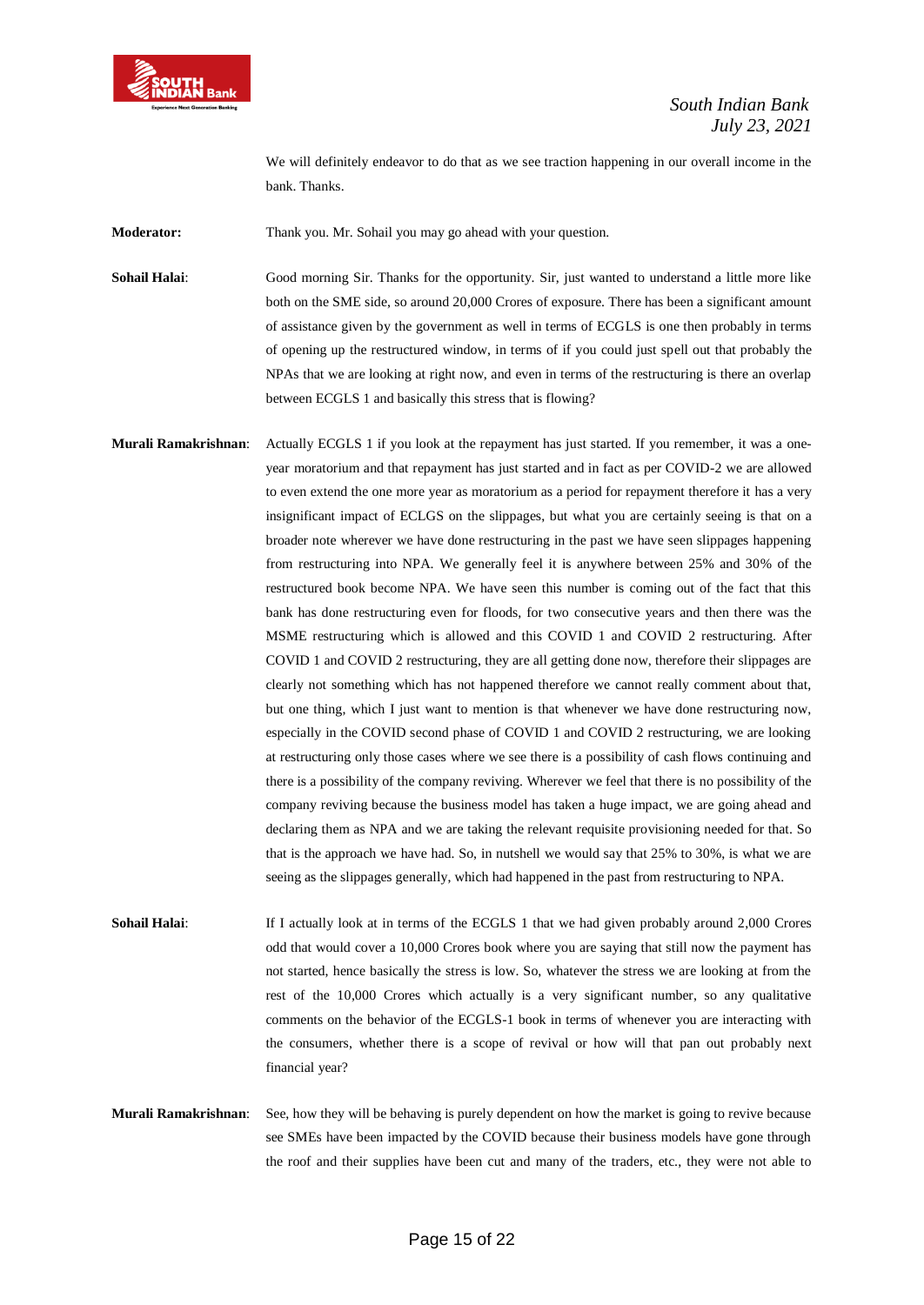

move around in the market, so when ECLGS 1 was given, clearly nobody knew exactly how things will pan out, even as I am talking to you, I do not know, any one of us would know how it will pan out in the second half of this year, so therefore we clearly, I cannot give you a guidance on how they will behave, what I can tell you is what we have done, and what was the assumption made when we did this. The assumption which we made when we did was that if there was this we saw an opportunity for the cash flows etc., to revive, when the situation becomes normal. Yes, we have done restructuring on them. So, how they will indeed affect going forward will be dependent on how the market is going to come back in the next few quarters, so we will definitely share with you as and when it happens. So please be rest assured.

- **Sohail Halai**: Sir, just in terms of basically the loss given default that you mentioned, so in terms of you actually indicated that recently whenever you are actually selling off an asset or something like that you are looking at a normalized 40%, 45% kind of a recovery rate from that. Is that fair in terms of SME? This was pertaining to SME, right?
- **Murali Ramakrishnan**: No. The number which I gave you is a mix of wherever we have done, again this is a very really unique situation. I think, all of you should appreciate that secondary sales of properties are not happening, very, very few deals are happening. So, definitely it is unfair to keep projecting that number to be for the entire portfolio because wherever we do SME deals, we definitely take a good amount of collateral. Most of the cases, we get 80%, 100% collateral and these collaterals also we take a mix of preferential share, commercial, land, all kinds of even industrial property etc. Frankly, there is no pattern to it. In some cases, we have recovered more, in some cases, we have recovered less, depending on how that particular geography is opened up for secondary sales. Some of the states have had their situation much better than few other states, some states have been under severe lockdown where secondary sales were not happening and you must also know that many of the courts were not functioning also in almost full last year and the COVID 2 has finally made it worse in the first quarter of this year. So, I think it is too speculative to talk about what will be the likely trend on LGD going forward, but what I can tell you is that we have got a good collateral covering all over the advances, because that is how we do business in SMEs.
- **Sohail Halai**: But at least as of now you have not seen the collateral value deteriorating? There are sales difficult to happen.
- **Murali Ramakrishnan**: That obviously wherever we need a periodic valuation and our provisioning also is done accordingly and auditors are clearly verifying and even regular inspection of our own internal audit as well as regulators audit all that it ensures that wherever we see deterioration, we accept the deterioration and we provide accordingly.
- **Sohail Halai**: Sir, secondly in terms of basically, if you could just speak about in terms of SME, is this basically a geographic specific where the lockdown would have been more severe and some of the other parts where you have the SMEs where the lockdown has been lifted are performing better? Just to understand whether…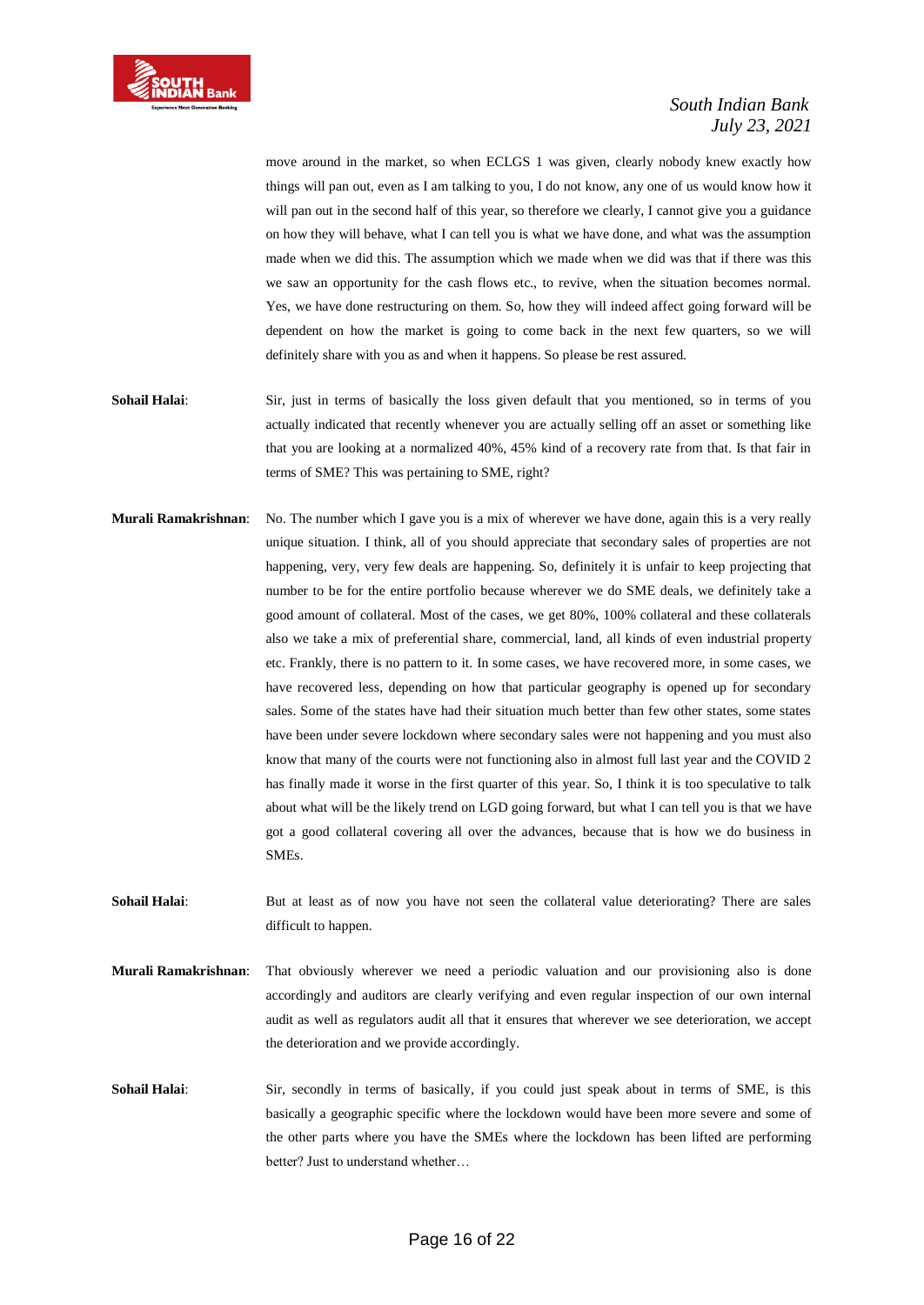

- **Murali Ramakrishnan**: There is not much of a big pattern. When I look at the industry to which they belong to it is cutting across all industries and it is cutting across all geographies. Of course geographically, if you look at my advances book, geographically we are predominantly present in South, to that extent, it is spread between south being predominant and north being little lesser than that, but in terms of impact of it, I think it is across industries and across the country.
- **Sohail Halai**: Sir, I was just trying to understand because south has seen a more severe lockdown so probably as the lockdown gets lifted, do you see the size of recovery as well?
- **Murali Ramakrishnan**: Basically, we see signs of recovery because our ability to collect and ability to recover, definitely will get better if the lockdown situation becomes better. See, just to give you some flavour of this, in all, we have had, about 420 Crores in the SME which became a fresh slippage for the year and if you look at the kind of industries where we have had this, trade, professional services, textiles, construction, engineering, basic metals, tourism, food processing, all of them are there, and trade of course since our portfolio composition has got a lot of traders as a proportion even in slippages, the traders are a little more compared to others, but it is cut across industries and this pattern is very similar even in the corporate slippages. Corporate slippages if you look at it, even in the NPA book which when we say we find infrastructure, food processing, commercial real estate, textile, engineering, agriculture, financial services, gems, and jewelry so it is cutting across industries. See, the good and bad of COVID is that it is uniform to everybody. It is impacting everybody but depending on the segment to which they belong to the severity of the impact is very high for retail and SMEs.
- **Sohail Halai**: Last question on the SME side, suppose, there is a slippage of x amount, right now, are those customers still paying the EMIs so they would have missed the EMIs and slipped into NPA. Are those customers coming back and paying the EMIs or still now there is time to wait?
- **Murali Ramakrishnan**: Yes. We are seeing a pull back from NPA into SMAs also, SMA-II also. As we see at any point in time, we are finding that people are, and one good thing is that as and when the situation becomes better the customers are also today given the situation, their travel, etc., is so restricted, they are indeed coming and paying whatever is due, because they are also concerned about the bureau record, etc. You know that CMR and credit score etc., is now very well known to everybody that everybody looks at this for on-boarding customers. So, definitely bureaus have helped the entire lenders to sensitize the customers about the potential impact on them if their credit behavior worsens. So we are seeing that also happening.
- **Sohail Halai**: Sir, any percentages that you can guess that once that it has turned NPA we are still paying off the customers, any ballpark numbers?
- **Murali Ramakrishnan**: We have not calculated that as a percentage, but I do weekly review of my collection and NPA and I can tell you that it is fairly a common thing to happen, NPA coming back into SMA and SMA-II also slipping into NPAs. We have this weekly estimation of how much is likely to be in various SMA books and how much is likely to be recovered. That I track weekly and I can tell you that there is a huge movement happening from both sides.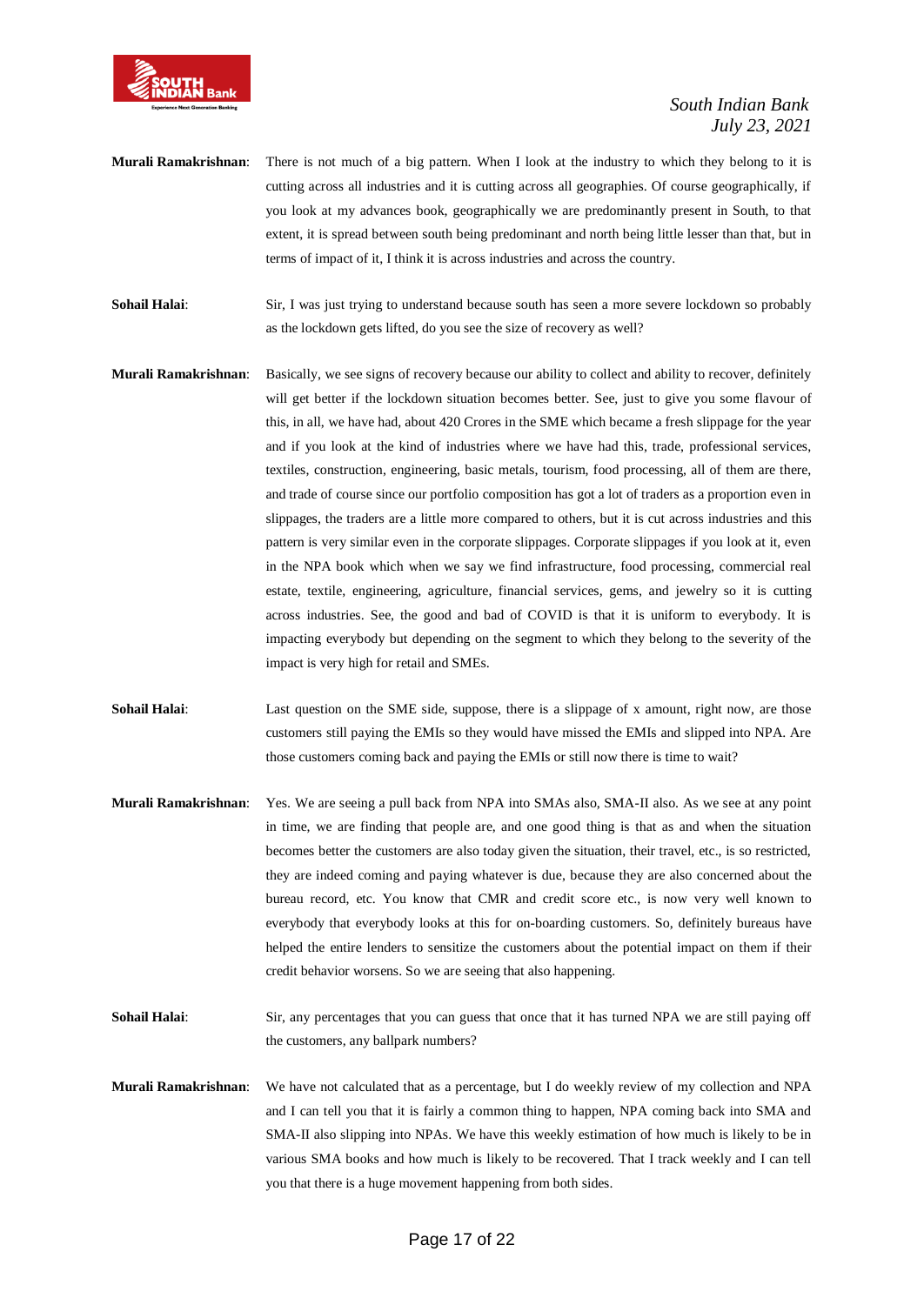

- **Moderator:** Thank you. The next question is from the line of Mahesh M.B. from Kotak Securities. Please go ahead.
- **Mahesh M.B.:** Good afternoon. Sir, just one or two questions here; if you look at the slippages that has been casted in your book, have you been able to do any form of vintage analysis as to the selection issues, where borrowers came in quite recently in your books because bank has been trying to make some changes away from corporate in recent years, if you could just comment on it?
- **Murali Ramakrishnan**: When we look at the vintage of the accounts which are slipping, the fact that we are seeing slippages happening in SME and retail which is anyway retail has been a phenomenon in the bank from 2015 onwards, when the bank actually started focusing on retail. So the entire book of retail got built up in the recent years of last five years, so as such SME is concerned, anyway that has been the strong hold of the bank.
- **Mahesh M.B.:** In the sense, were these accounts, originated in these even in the MSME side?
- **Murali Ramakrishnan**: Not recently, these were all the books which were done in the last several years. In fact, I tool another statistic whether any NPAs happened since October of last year, hardly anything. Of course it is too early for us to say with any certainty because it was nine months since October and also this is a period when COVID was actually in full swing. So, either ways I am saying the number of deals which had got booked also is relatively smaller, and therefore we had also had the advantage of looking at only those who were experiencing COVID when we were onboarding so therefore to that extent, obviously extra caution we have taken, but if you look at people who have on-boarded, even two, three years back, it is not a normal year for them because they have had flood situation hitting them for two consecutive years, so Kerala that way has not had a normal year for some years now.
- **Mahesh M.B.:** Second question Sir, these SME borrowers do they have multiple banking relationships where they are serving on the slippages book?
- **Murali Ramakrishnan**: SMEs of course do have, but considering that our average ticket size is anywhere from 50 lakhs to 60 lakhs many of our customers are sole banking because they are all typically companies where the average lending will be let us say not more than a Crores or something like that, but we do have of course like 20%, 30% of the book will be multiple or consortium banking, because we will be able to as the SME proportion is quite low for us, but as a new strategy we will definitely be focusing on both the segments, we will be focusing on segments up to 100 Crores of turnover where the average ticket size will be 1 Crores and we will be focusing on the SMEs with 100 Crores to 250 Crores turnover as our average ticket size will be Rs. 8 Crores to 9 Crores.
- **Mahesh M.B.:** This CMR 1 to 10 rating scale that is commonly used by all banks are you seeing extremely sharp deterioration amongst the rating scales in recent quarters which explains the bullet phenomenon?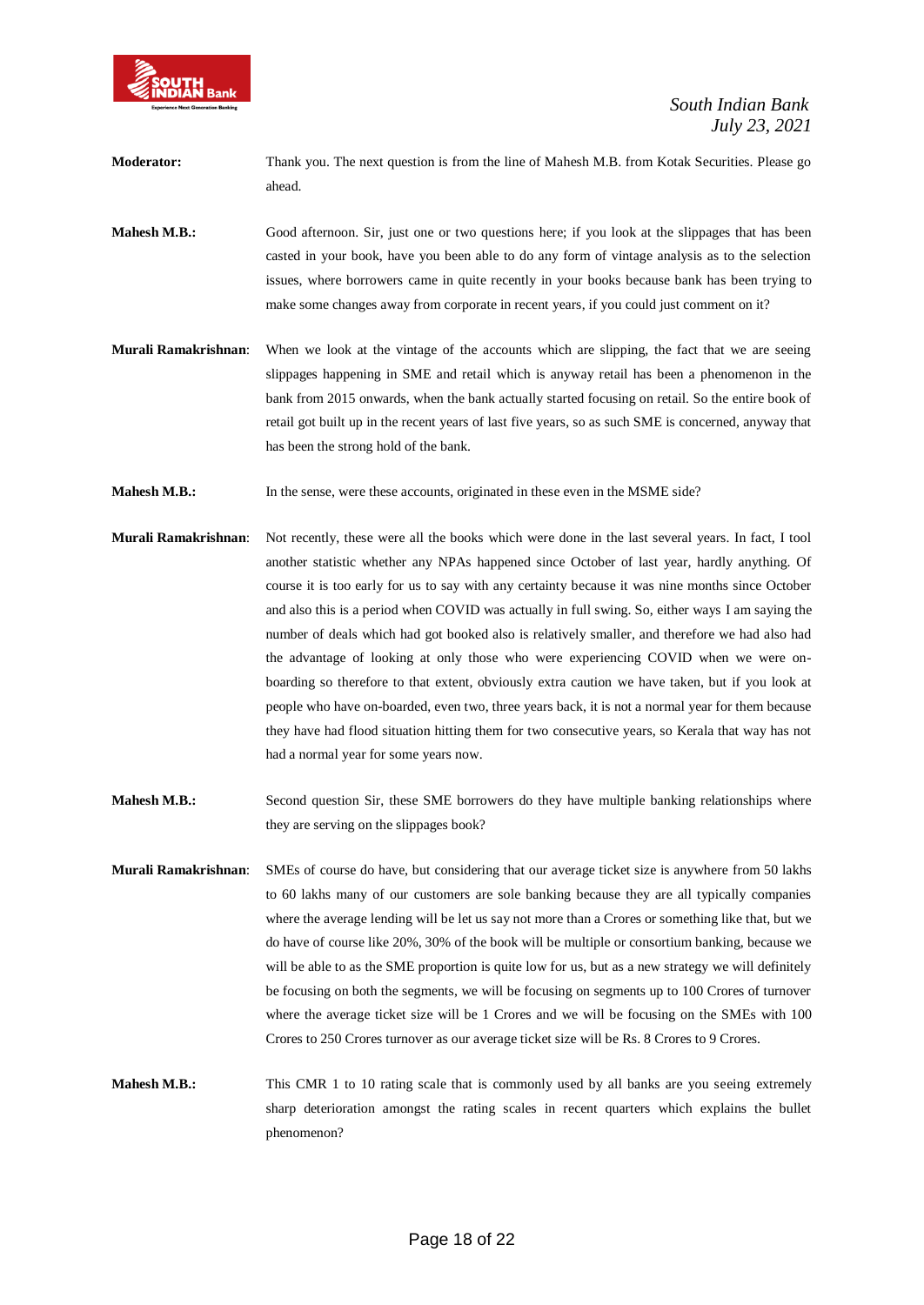

### **Murali Ramakrishnan**: What we are seeing as a trend is that wherever the fastest deterioration happens, like if somebody has been a CMR, let us say for example CMR 3 when you on-boarded them and let us say when you query them let us say may be three or four months down the line and if you are finding them having slipped into CMR 4 or CMR 5 you find they have a tendency to move into NPA faster because CMR definitely takes into account also the utilization, how much of the churning is happening, are they credit hungry, are there enquiries in their name, are they receivables stretched, so there are many things, which gets factored in CIBIL's CMR score and what we are on-boarding we would prefer to on-board anybody with CMR 1, 2, 3, but them we do find that the people even with CMR 4 or 5 they have decent behavior. Generally, it is believed that CMR 6-10 has higher potential for turning into NPA, but we have got vintage customers who are appearing as CMR 8, 9, but then they have been doing quite well for years where they have never had a default also. So I would not say it has reached a stage where we can say with 100% certainty that CMR is indeed very, very, very good representation of the quality of the portfolio but reasonably it mimics the quality of the book.

**Mahesh M.B.:** Thanks.

**Moderator**: Thank you. The next question is from the line of Sushil from Indus Equity. Please go ahead.

- **Sushil:** I was just going through the presentation basically we are doing between gold loan and personal loan around 24,000 Crores and our corporate book is at 12,000 Crores and I think our clear direction is that our personal loans and gold loans would increase and corporate loans may remain static or degrown despite our growth in the value chain size. So, can you give me some outlook on how this personal loan and gold loan margins are there and what kind of growth can we estimate over a period of one or two years in the bank?
- **Murali Ramakrishnan**: As far as corporate is concerned, we went in for granulation of corporate book, which is where we brought it down from some 44% of the contribution to the total advances to close to 24%, 25%. Right now as I am talking to corporate is about 14,000 Crores and a book size of 58,000 Crores, but now what we are doing in corporate is we are churning the portfolio with better rated corporates and wherever we are seeing the corporate, see actually what is happening in the COVID situation is many of the corporates are also flushed with funds. So, they payback the loan which they have taken and they also start using much lesser working capital, their CC and WCD etc., they have started paying back so that the utilization is much less. So, that is actually bringing down the corporate book but we are finding that on-board, we are adding lot more new corporates into our book, new meaning existing customers who are coming in for fresh facility, etc., and where we are very consciously adding them and they are better rated corporates with 100 Crores with A rating and above, wherever they are in deed of 25 Crores or 50 Crores, etc., we are continuing to fund them, so as such corporates are concerned, there will be a lot of churning happening, but we will not degrow so much more from the current levels, maybe 14000 Crores I would probably say, anywhere 12000 Crores to 14000 Crores to 15000 Crores is what we will be seen in the corporate book. As far as the strategy for growing the overall advances book, we will definitely be focusing on personal segment, and the business segment, business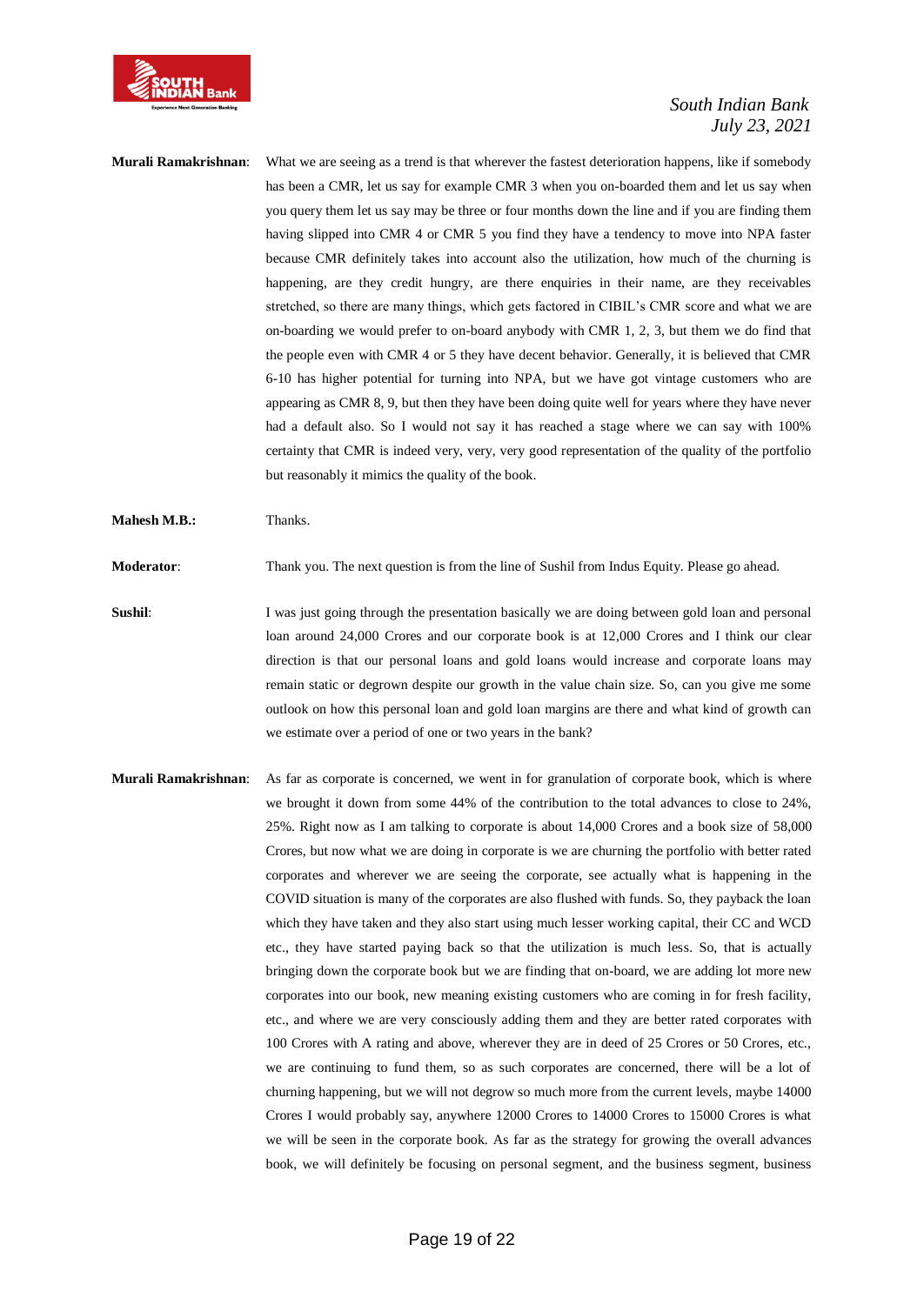

segment right now we are cautious because of the COVID impact, but as per the personal segment is concerned, products like personal loan, etc., we were almost nonexistent earlier. We definitely will be focusing to grow there, because there we can actually leverage our existing 6 million customer base to come out with pre-washed good leads for giving them personal loans, we have already done two three rounds of pre-approved personal loan offer where we are seeing that customers are indeed coming and taking and these are all pre-washed with a good credit history. So, that, and as you know that personal loans are generally offered at a rate of 10%, 11% plus and we are some of the pre-approved offers we were able to even get 12%, 13% kind of rates and with 1%, or 0.5% fee over and above that, but that portfolio is too small as I am talking to you. When we do more and more of that we will also be sourcing new to bank customers etc., with that and with the kind of rates which will be prevailing for a personal loan, we expect the margins to become better in personal loan segment. As far as the home loan is concerned, you know that there are prime home loan customers are getting much better rates from the competition today. Large banks offer rates at 6.5%, 6.25% etc., for home loan customer. Clearly that segment is something which we cannot afford, so we are looking at customers who are availing home loan whose credit history is also checked and who are credit worthy, we are able to get rates anywhere between 8% and 8.5% kind of a thing and we are looking at not a very large, very prime segment, we are looking at average ticket size of 30 lakhs, 40 lakhs, kind of people who are assessing home loans and particularly in southern states if you look at it, many of the borrowers also go in for standalone independent house construction where the land is also given as a collateral and on that they will be seeking loans for building their homes unlike Mumbai, Delhi and other Pune, etc., where lot of flat purchases happen. Here it is more of individual homes which gets built. So, naturally they cover the collateral cover is also far, far higher. Those are the kind of leads which we are getting and we are closing now. So, going forward what I look at is, the focus areas will definitely be retail. In retail, we will be definitely continuing to grow vehicle loans where we have had much lesser delinquency traditionally, personal loans which is anyway much, much smaller book as of now, we will be growing that, home loan and mortgages definitely will give a lot of stability to the overall asset book. So as the tenure of these loans are generally 10 years and 15 years, though the rates though the rates will be 8%, 8.5%, but then it will be giving a sustainable income over a period of time. As far as the business segment is concerned, we will be looking at how COVID situation pans out and once the situation becomes better we will be sourcing more and more of SME customers.

**Sushil**: Sir, your growth area segment, which you described very well, basically we are competing with large NBFC or private banks, so we maybe in a sweet spot between both mainly against the NBFC to affordable housing or self constructive houses, gold loan is concerned some of the segments. Now to stay in competition, what are we doing in kind of measures in digitization, turnaround time, to withstand the competition are we or does our cost of funds go down that we can support our margins by increasing our market share in this segment?

**Murali Ramakrishnan**: Very good question. Actually to answer both we have done and we will be continuing to do. One is first let me talk about the turnaround time and digitization. Digital actually as I said, earlier in one of my earlier calls also that we have actually gone in for a retail platform which will be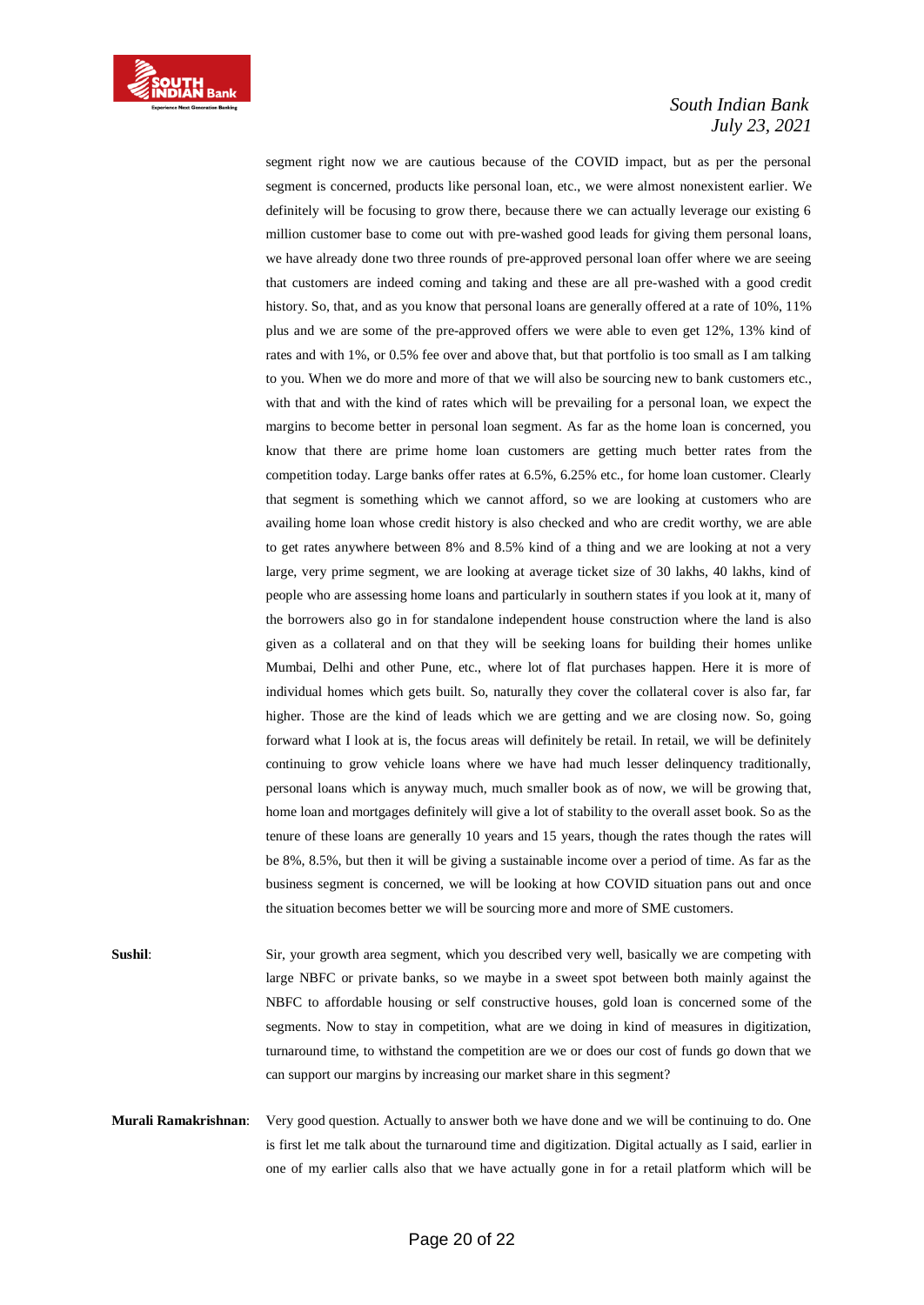

commissioned hopefully by September 2021 end in which we can on-board all the retail loans and where it has got a digital capability also and the technology for the bank is a strong area and more than 90% of our transactions also happen through digital and we are using technology in very many areas, we are using ChatBot, we are using credit models for underwriting, so with the platform coming in we will be able to incorporate the credit models and develop for retail and as well as SME also we have hired reputed world class agency to do and that obviously will be onboarded into an SME platform which will help us to digitally on-board customers and digitally process. So, turnaround time, is definitely an important criteria and we have also streamlined our products and processes to ensure that our turnaround time matches with any good bank in the system. So, in that respect any good customers irrespective of where they belong to we can give run for money for large banks. As far as PL is concerned, anyway we are not only digitization, even disbursement etc., we have the capability to do online disbursement and even documentation can be done digitally all the capabilities we have, so we will definitely be leveraging our technology capabilities to do lot more digital, but this will definitely get accelerated when the platform becomes ready and when the scorecards which are developed by consultants will also be operational. We have hired experienced to develop our credit models, which is almost ready now and we have also used an external international consultant for developing our MSME credit model, so this will ensure that the credit quality is off a good quality. As far as the margin to compete with the large banks is concerned, you must have seen that our liability franchise has done exceedingly well, our CASA has grown, our deposit base is growing, our cost of funds is continuously coming down, despite the market rates being low as we see, our overall income level is comparable despite there is a degrowth in our total assets that only goes to prove that our margins are, with more and more high yield products, which will be growing like PL or vehicle loan or gold loan etc., we expect the income levels to go up as we go forward. We are actually not really considering ourselves to be competing with NBFC, we in fact, just to share with you an example, recently, we bid for a very large bill discounting facility in competition with all the large banks and we were able to bag the contract also, because our ability to price is definitely there because our cost of funds is comparable to any other large banks' cost of funds. We are seeing good traction happening in our NR franchise, we are seeing good traction happening in CASA and as more and more new to bank customers come in, our traction on CASA will continue to only grow and we are pretty hopeful that with that our ability to price will be definitely better, our ability to source good quality customers will be better with a good streamlining of process, etc., our turnaround time also will be comparable to any of the banks.

**Moderator**: Thank you very much. The next question is from the line of Srishankar from Incred Capital. Please go ahead.

**Srishankar**: Good afternoon Mr. Murali. I got a simple question. See, you mentioned the slippages that has been across the sector and specifically you mentioned where we see hypermarket, better management services, all these are from Kerala or it is spread across pan India?

**Murali Ramakrishnan**: All these are from different, different places.